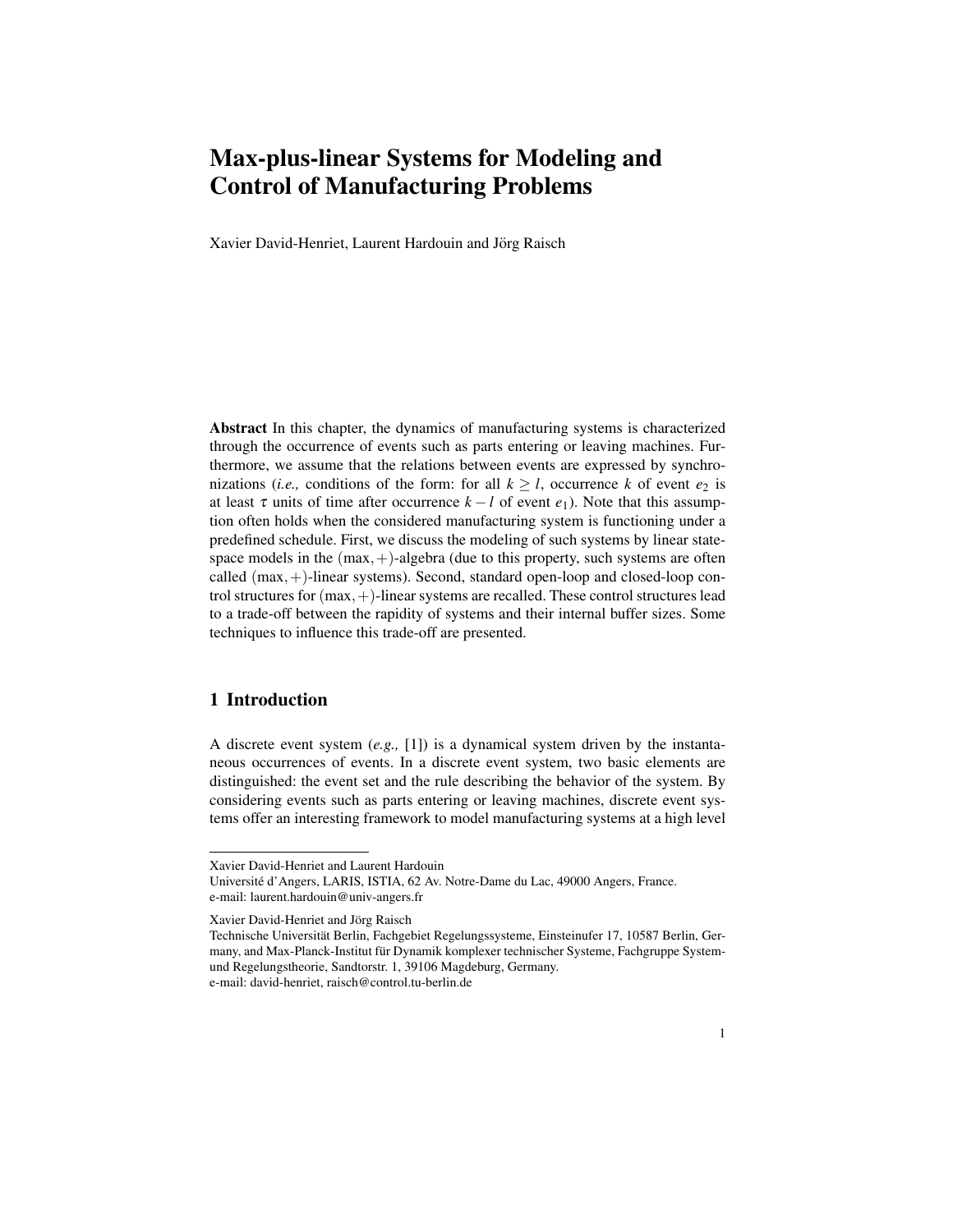of abstraction. Many formal approaches such as finite-state automata (*e.g.,* [2]) and Petri nets (*e.g.,* [3]) have been investigated to express the rule describing the behavior of the system. In the following, we focus on discrete event systems where this rule is only composed of synchronizations (*i.e.*, conditions of the form: for all  $k > l$ , occurrence *k* of event  $e_2$  is at least  $\tau$  units of time after occurrence  $k - l$  of event  $e_1$ with  $\tau \in \mathbb{N}_0$  and  $l \in \mathbb{N}_0$ ). The behavior of manufacturing systems functioning under a predefined schedule can often be adequately modeled by synchronizations (see Ex. 1).

Discrete event systems where the rule describing the behavior is only composed of synchronizations are called  $(max,+)$ -linear systems. This terminology is due to the fact that a specific behavior, namely the behavior under the earliest functioning rule, is described by linear equations in particular algebraic structures such as the  $(max, +)$ -algebra. In the literature, only this specific behavior is usually considered. For  $(max,+)$ -linear systems, it is possible to partition the set of events into input, internal, and output events and, based on this partition, to derive a  $(max,+)$ linear state-space model of the system. Therefore, much effort has been made during the last decades to adapt key concepts from standard control theory to  $(max,+)$ linear systems. Transfer function matrices have been introduced for  $(max,+)$ -linear systems by using formal power series [4]. Furthermore, some standard control approaches such as optimal feedforward control [5], model reference control [6, 7, 13], and model predictive control [9] have been extended to  $(max,+)$ -linear systems. For manufacturing systems, model reference control is particularly interesting, as it offers techniques to both reduce the size of internal buffers and take into account unexpected disturbances.

We emphasize that the purpose of this contribution is not to compare different modelling and control approaches for manufacturing systems. On the contrary, we concentrate on a specific class of manufacturing systems exclusively governed by synchronization and delay phenomena. As pointed out above, models for this class of systems are linear in certain algebraic structures. For this reason, many methods for designing control can be adapted form standard linear systems theory to be applicable to the discussed class of manufacturing systems. A key advantage of this approach is that the desired control policy, i.e., the way control reacts to external inputs and measured outputs, can be computed analytically and offline. Hence, the required computational online effort is negligeable.

The rule describing the behavior of  $(max,+)$ -linear systems can also be expressed by specific timed Petri nets called timed event graphs (TEGs). A TEG is a directed bipartite graph, where the set of nodes is partitioned into a set of places and a set of transitions, and arcs are either from places to transitions or from transitions to places. Moreover, in a TEG, each place has precisely one incoming and one outgoing arc. Each place is equipped with a holding time. Places may contain tokens, and transitions are associated with events. A transition can "fire" (i.e., the associated event can occur) if and only if each place from which an arc leads to the transition ("upstream place") has at least one token residing in the respective place for at least the corresponding holding time. If the transition "fires" (i.e., the associated event occurs), all upstream places lose one token and all downstream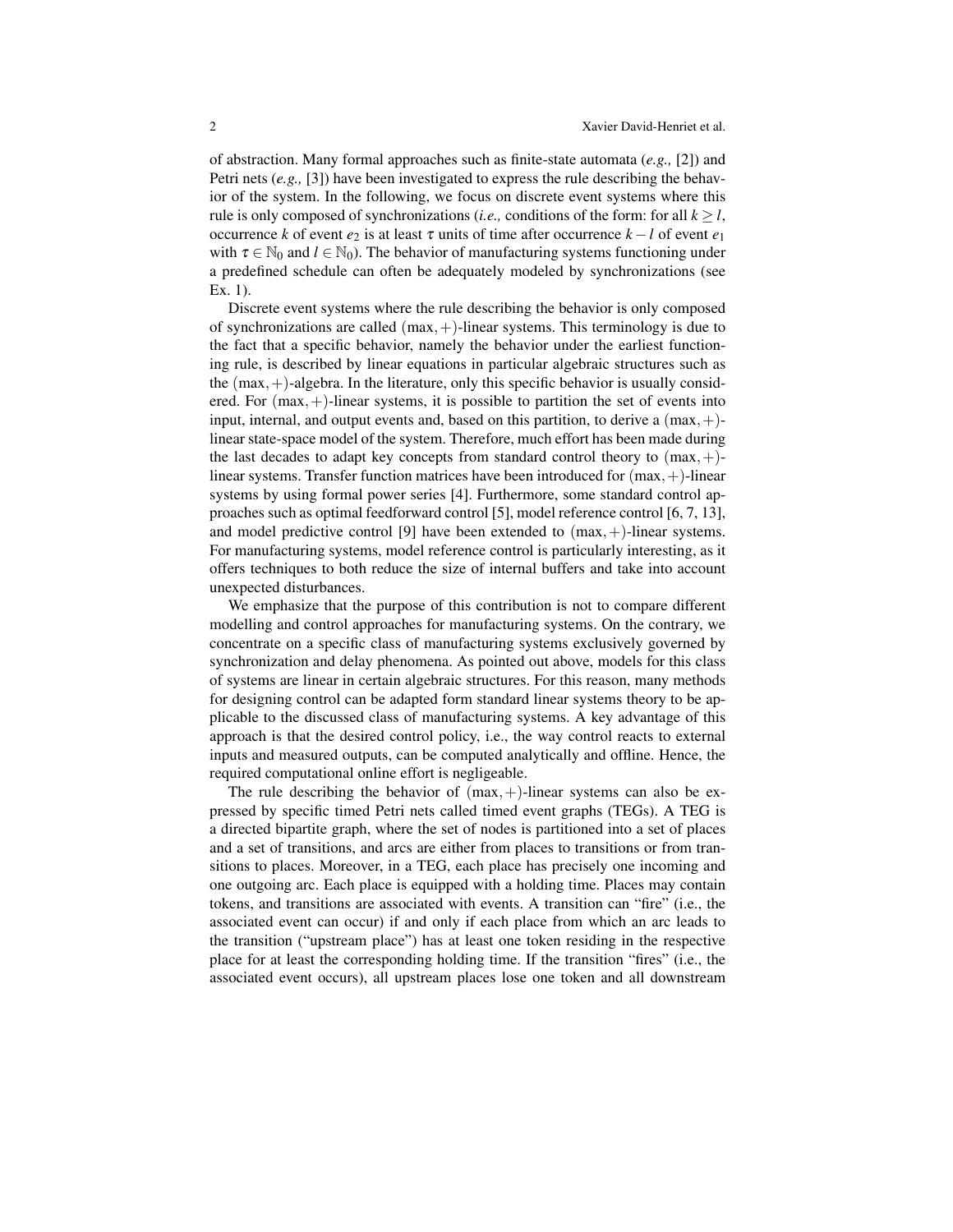places (places to which there is an arc from the considered transition) gain one token. Places and transitions are graphically represented by circles and bars, and the holding times, if nonzero, are indicated by adding numbers to places. In the following, we focus on  $(max,+)$ -linear representations to formally manipulate systems, but use timed event graphs to graphically represent systems.

This chapter is structured as follows. In the next section, necessary mathematical tools are recalled. The modeling of the considered class of discrete event systems in the (max, +)-algebra and in the dioid  $\mathcal{M}_{lin}^{\alpha x} [\gamma, \delta]$  is presented in § 3. Finally,  $\delta$  4 focuses on control for (max, +) linear systems. Throughout this chapter the  $\S$  4 focuses on control for  $(max,+)$ -linear systems. Throughout this chapter, the simple manufacturing system introduced in Ex. 1 is used to illustrate and clarify the presented concepts. We emphasize that illustration and clarification is the *sole* purpose of this example. However, methods based on  $(max,+)$ -linear systems are also suitable for industrially relevant systems: for example, in [10], this approach is used to model and control high-throughput screening systems (*i.e.,* systems to rapidly test thousands of biochemical substances) with over one hundred events and dozens of activities and resources.

*Example 1.* A simple manufacturing system composed of three machines, denoted  $M_1$ ,  $M_2$ , and  $M_3$ , is considered. Machine  $M_1$  consumes workpieces of type 1 and releases workpieces of type 3. Machine  $M_2$  consumes workpieces of type 2 and releases workpieces of type 4. Machine *M*<sup>3</sup> pairwise assembles workpieces of type 3 and 4 and delivers workpieces of type 5. The production of a new workpiece of type 5 from workpieces of type 1 and 2 starts after the receiving of an order from a customer. Orders and workpieces of type 1 and 2 correspond to the inputs of the manufacturing system (*i.e.,* external influences either from suppliers or from customers) and workpieces of type 5 correspond to the output of the manufacturing system. Each machine has a capacity of one. The processing time associated with machine  $M_1$ , denoted  $\tau_1$ , is four units of time and the processing time associated with machine  $M_2$  (resp.  $M_3$ ), denoted  $\tau_2$  (resp.  $\tau_3$ ), is two units of time. Furthermore, a machine  $M_i$  with  $1 \le i \le 3$  can start processing the next workpiece as soon as it finishes processing the current workpiece. The buffers have an infinite capacity. To formally describe the dynamics of this manufacturing system, we define the following events:

event  $u_i$  (with  $i = 1, 2$ ) a workpiece of type *i* enters the system event  $s_i$  (with  $1 \le i \le 3$ ) machine  $M_i$  starts to process a (pair of) workpiece(s) event  $f_i$  (with  $1 \le i \le 3$ ) machine  $M_i$  delivers a processed workpiece event *o* an order is received event *y* a workpiece of type 5 leaves the system

The behavior of the considered manufacturing system is completely expressed by synchronizations of the events defined above. Two synchronizations are needed to express the dynamics of each machine  $M_i$  with  $1 \le i \le 3$ . The first synchronization models the process associated with machine  $M_i$ : for all  $k \geq 0$ , occurrence k of event  $f_i$  is at least  $\tau_i$  units of time after occurrence *k* of event  $s_i$ . The second synchronization models the capacity constraint: for all  $k \geq 1$ , occurrence *k* of event  $s_i$  is at least zero units of time after occurrence  $k-1$  of event  $f_i$ . Furthermore, to model the flow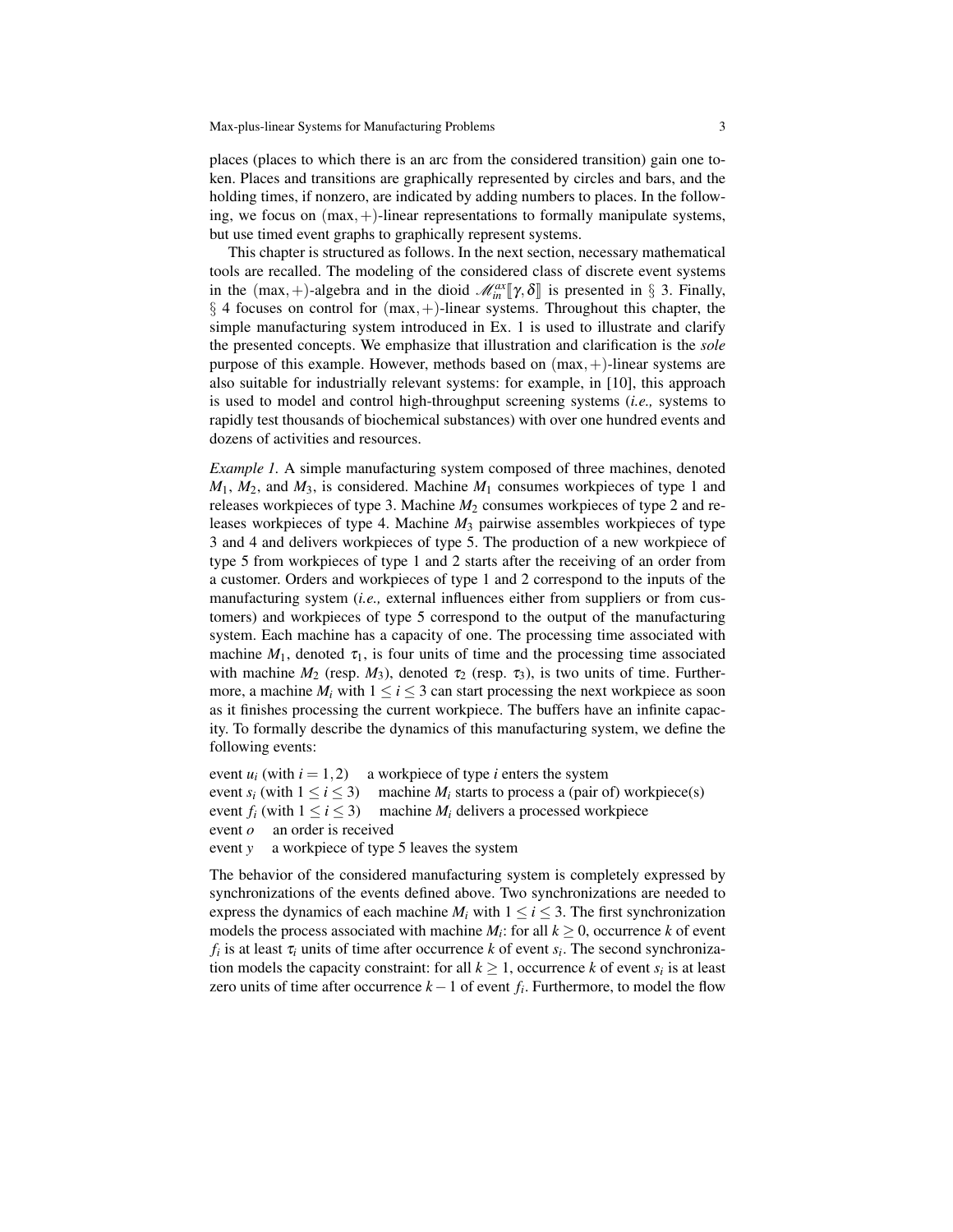of workpieces outside the machines some additional synchronizations are needed. The supply of workpieces of type *i* with  $i = 1,2$  is modeled by "for all  $k \ge 0$ , occurrence *k* of event  $s_i$  is at least zero units of time after occurrence *k* of event  $u_i$ <sup>"</sup> with  $i = 1, 2$ . The supply for machine  $M_3$  of workpieces processed by machine  $M_i$ with  $i = 1,2$  is expressed by "for all  $k \ge 0$ , occurrence k of event  $s_3$  is at least zero units of time after occurrence *k* of event  $f_i$ " with  $i = 1, 2$ . The release of workpieces of type 5 is modeled "for all  $k \geq 0$ , occurrence *k* of event *y* is at least zero units of time after occurrence  $k$  of event  $f_3$ ". Finally, orders are taken into account by "for all  $k \geq 0$ , occurrence k of event  $s_i$  is at least zero units of time after occurrence k of event  $o$ " with  $i = 1, 2$ .

The timed event graph associated with this manufacturing system is shown in Fig. 1, where holding times (if nonzero) are indicated by numbers attached to places.



Fig. 1: A simple manufacturing system

## 2 Mathematical Preliminaries

In this section, necessary elements of dioid theory and residuation theory are recalled. A complete survey on these topics is available in [4] and [11], respectively.

## *2.1 Dioid Theory*

Dioids (or idempotent semirings) are algebraic structures which play a major role in the modeling of  $(max, +)$ -linear systems.

**Definition 1 (Dioid).** A dioid is a set  $\mathscr{D}$  endowed with two binary operations, denoted ⊕ and ⊗, such that: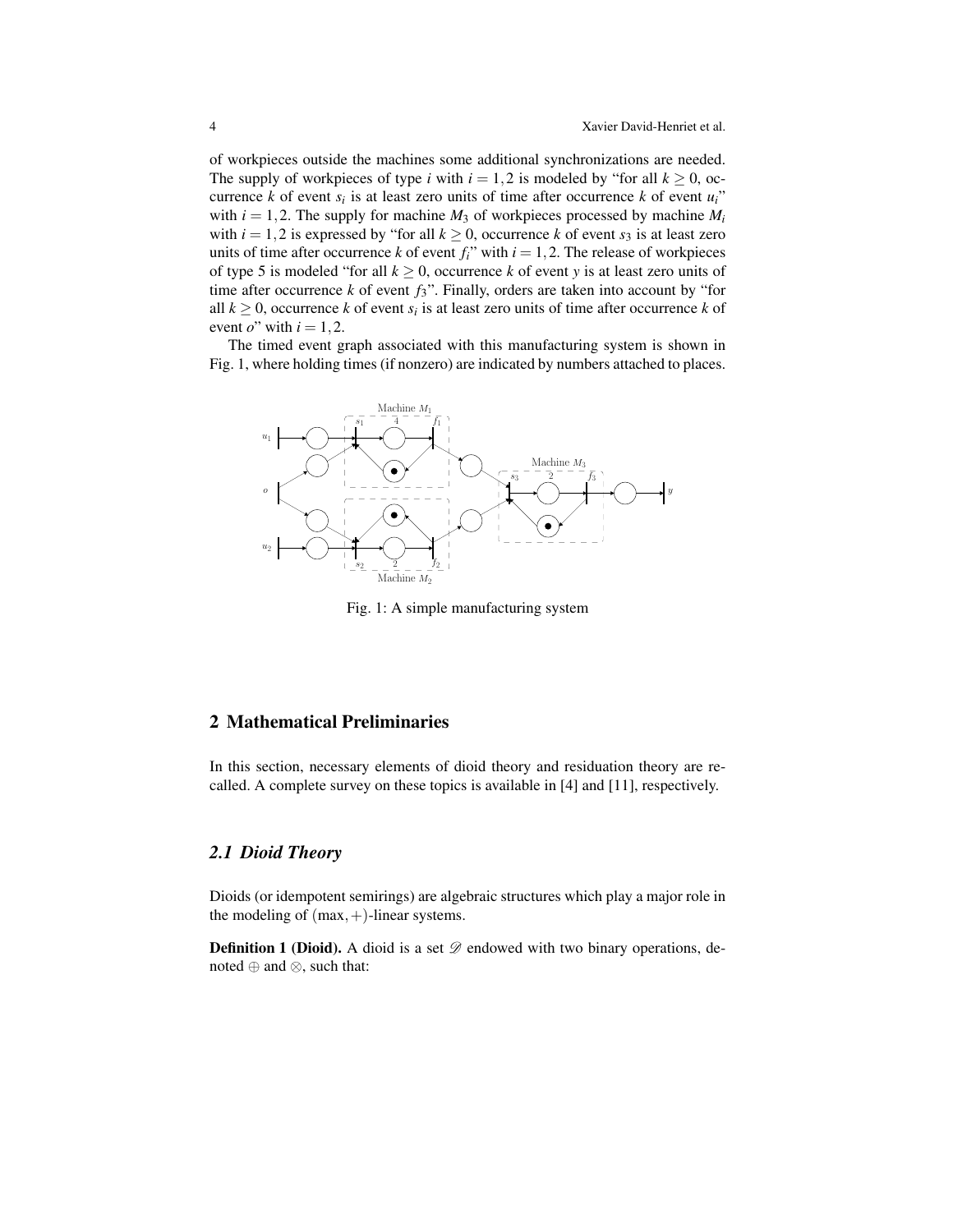- $\oplus$  is associative, commutative, idempotent ( $\forall a \in \mathcal{D}, a \oplus a = a$ ), and admits a neutral element ε.
- ⊗ is associative and admits a neutral element *e*.
- $\otimes$  is distributive with respect to  $\oplus$  from both sides:

$$
\forall a, b, c \in \mathscr{D}, \quad \begin{cases} a \otimes (b \oplus c) = (a \otimes b) \oplus (a \otimes c) \\ (a \oplus b) \otimes c = (a \otimes c) \oplus (b \otimes c) \end{cases}
$$

•  $\varepsilon$  is absorbing for  $\otimes$ , i.e.,  $\forall a \in \mathcal{D}$ ,  $a \otimes \varepsilon = \varepsilon \otimes a = \varepsilon$ .

If  $\mathscr{D}$  is closed for infinite sums and distributivity is extended to infinite sums, then dioid  $\mathscr{D}$  is said to be complete.

Formally, the operations  $\oplus$  and  $\otimes$  are very similar to the standard operations + and  $\times$ . Therefore, these operations are respectively called addition and multiplication. Then,  $\varepsilon$  is called the zero element of the dioid  $\mathscr D$  and  $e$  is its unit element. As in classical algebra,  $\otimes$  is often omitted and the product is simply denoted by juxtaposition (*i.e., ab* corresponds to *a*⊗*b*). As ⊕ is associative, commutative, and idempotent, it induces a partial order  $\preceq$  on  $\mathscr{D}$  defined by  $a \preceq b \Leftrightarrow a \oplus b = b$ . Hence, a dioid is a partially ordered set.

By analogy with standard linear algebra, the operations ⊕ and ⊗ are extended to matrices with entries in a dioid  $\mathscr{D}$ .

$$
\forall A, B \in \mathcal{D}^{n \times p}, \quad (A \oplus B)_{ij} = A_{ij} \oplus B_{ij}
$$

$$
\forall A \in \mathcal{D}^{n \times p}, \forall B \in \mathcal{D}^{p \times q}, \quad (A \otimes B)_{ij} = \bigoplus_{k=1}^{p} A_{ik} B_{kj}
$$

The operation  $\oplus$  also provides a partial order  $\preceq$  over  $\mathscr{D}^{n \times p}$ . Formally, for  $A, B \in$  $\mathscr{D}^{n \times p}$ ,  $A \succeq B \Leftrightarrow A = A \oplus B$ . The next proposition gives the algebraic structure of the set of square matrices with entries in a dioid endowed with the operations  $oplus$  and  $\otimes$ defined above.

**Proposition 1** ([4]). Let  $\mathscr{D}$  be a dioid. The set  $\mathscr{D}^{n \times n}$  endowed with the operations  $\oplus$ and  $\otimes$  defined above is a dioid. Besides, if  $\mathscr D$  is complete, then  $\mathscr D^{n\times n}$  is complete.

The next theorem plays an essential role in the following to solve implicit inequalities of the form  $X \succeq AX \oplus B$  where A, X, and B are matrices with entries in a complete dioid.

**Theorem 1 (Kleene star theorem, [4]).** *Let*  $\mathscr D$  *be a complete dioid and*  $A \in$  $\mathscr{D}^{n \times n}, B \in \mathscr{D}^{n \times p}$ . Denote the unit element of  $\mathscr{D}^{n \times n}$  by e. Then, the inequality  $X \succeq AX \oplus B$  admits  $A^*B$  as least solution, where the Kleene star of A, denoted  $A^*$ , *is defined by*

$$
A^* = \bigoplus_{k=0}^{+\infty} A^k \text{ with } A^k = \begin{cases} e \text{ if } k=0\\ A \otimes A^{k-1} \text{ otherwise} \end{cases}
$$

In  $\S$  3, modeling of  $(max,+)$ -linear systems in the  $(max,+)$ -algebra and in the dioid  $\mathcal{M}_{in}^{\alpha x}[\gamma, \delta]$  will be discussed. Next we briefly describe these two dioids.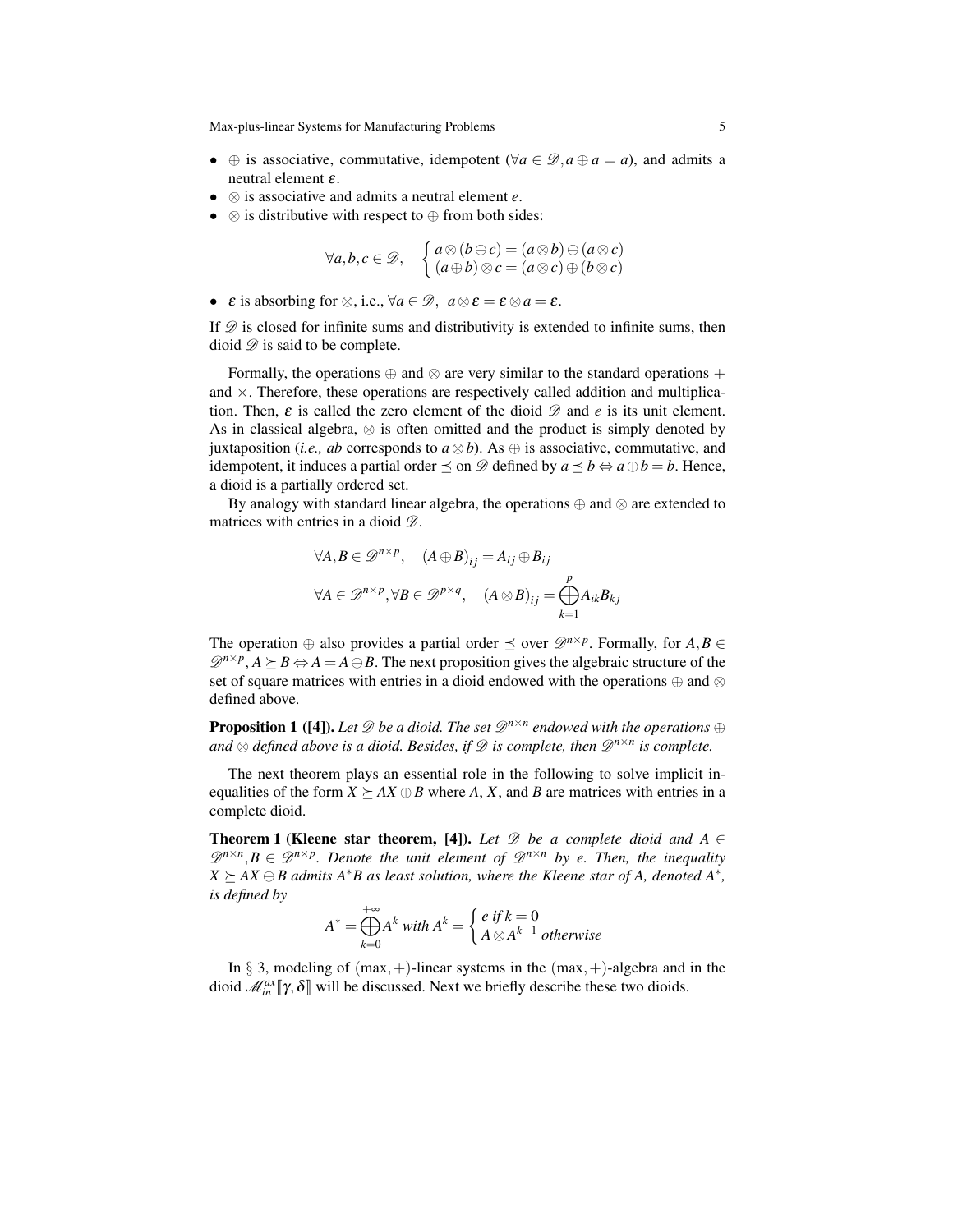#### **2.1.1 The**  $(max, +)$ -algebra

The (max, +)-algebra, denoted  $\overline{N}_{max}$ , is defined as the set  $N_0 \cup \{-\infty, +\infty\}$  endowed with the operations max and  $+$ . This corresponds to a complete dioid with max as addition  $\oplus$  and + as multiplication  $\otimes$ . The zero element  $\varepsilon$  is equal to  $-\infty$  and the unit element *e* is equal to 0. The order  $\preceq$  induced by the operation  $\oplus$  corresponds to the standard order, as

$$
a \preceq b \Leftrightarrow a \oplus b = b \Leftrightarrow b = \max(a, b) \Leftrightarrow a \le b
$$

*Example 2.* In the following, some simple calculations in  $\overline{N}_{max}$  are described. In the scalar case,

$$
5 \oplus 3 = \max(5,3) = 5
$$
 and  $5 \otimes 3 = 5 + 3 = 8$ 

In the matrix case,

| $\left(53 + \infty\right)$ $\left(2 \varepsilon 2\right)$                                                                                                                     |                 |  | $\left(53 + \infty\right)$ |      |  |
|-------------------------------------------------------------------------------------------------------------------------------------------------------------------------------|-----------------|--|----------------------------|------|--|
| $\epsilon$ 4 $\varepsilon$                                                                                                                                                    | 3e4             |  |                            | 34 4 |  |
| $\begin{pmatrix} e & \varepsilon & \varepsilon \end{pmatrix} \begin{pmatrix} e & \varepsilon & +\infty \end{pmatrix} \begin{pmatrix} e & \varepsilon & +\infty \end{pmatrix}$ |                 |  |                            |      |  |
| $\left(53+\infty\right)$ $\left(2\epsilon\right)$ $\left(+\infty\right)$ $\left(+\infty\right)$                                                                               |                 |  |                            |      |  |
| $\epsilon$ 4 $\epsilon$                                                                                                                                                       | $\otimes$ 3 e 4 |  | $= 748$                    |      |  |
| $\left(e \varepsilon \varepsilon \right)$ $\left(e \varepsilon + \infty\right)$ $\left(2 \varepsilon 2 \right)$                                                               |                 |  |                            |      |  |

**2.1.2** The Dioid  $\mathcal{M}_{in}^{ax}[\n\gamma, \delta]$ 

In the following, a brief introduction to the dioid  $\mathcal{M}_{in}^{\alpha x}[\![\gamma,\delta]\!]$  is given. This dioid is generally convenient for modeling and control of  $(n\alpha x + \epsilon)$  linear systems. For a especially convenient for modeling and control of  $(max,+)$ -linear systems. For a formal definition of this dioid, the reader is invited to consult [4]. A  $C++-$ library dedicated to computation in the dioid  $\mathcal{M}_{lin}^{\alpha x} [\gamma, \delta]$  is described in [12]. First, the concepts of daters and operators are recalled.

**Definition 2 (Dater).** A dater is a non-decreasing mapping from  $\mathbb{Z}$  to  $\overline{\mathbb{N}}_{\text{max}}$  equal to  $\varepsilon$  over  $\{n \in \mathbb{Z} | n < 0\}$ . The set of daters is denoted *D*.

In the following sections, daters will be used to describe the occurrence times of events. Then, for a dater *d* associated with a particular event,  $d(k)$ ,  $k \ge 0$ , will denote the time when the event occurs for the *k*th time. Note that it is customary to start enumeration of event occurrences by 0 (instead of 1).

Of particular interest are the daters  $\varepsilon_D$  and  $e_D$  defined by

$$
\forall k \in \mathbb{Z}, \quad \varepsilon_D(k) = \varepsilon \text{ and } e_D(k) = \begin{cases} \varepsilon \text{ if } k < 0\\ e \text{ if } k \ge 0 \end{cases}
$$

The set of daters is endowed with an operation, denoted ⊕, derived from the operation  $\oplus$  over  $\overline{\mathbb{N}}_{\text{max}}$ . Formally,

$$
\forall d_1, d_2 \in D, \forall k \in \mathbb{Z}, \quad (d_1 \oplus d_2)(k) = d_1(k) \oplus d_2(k)
$$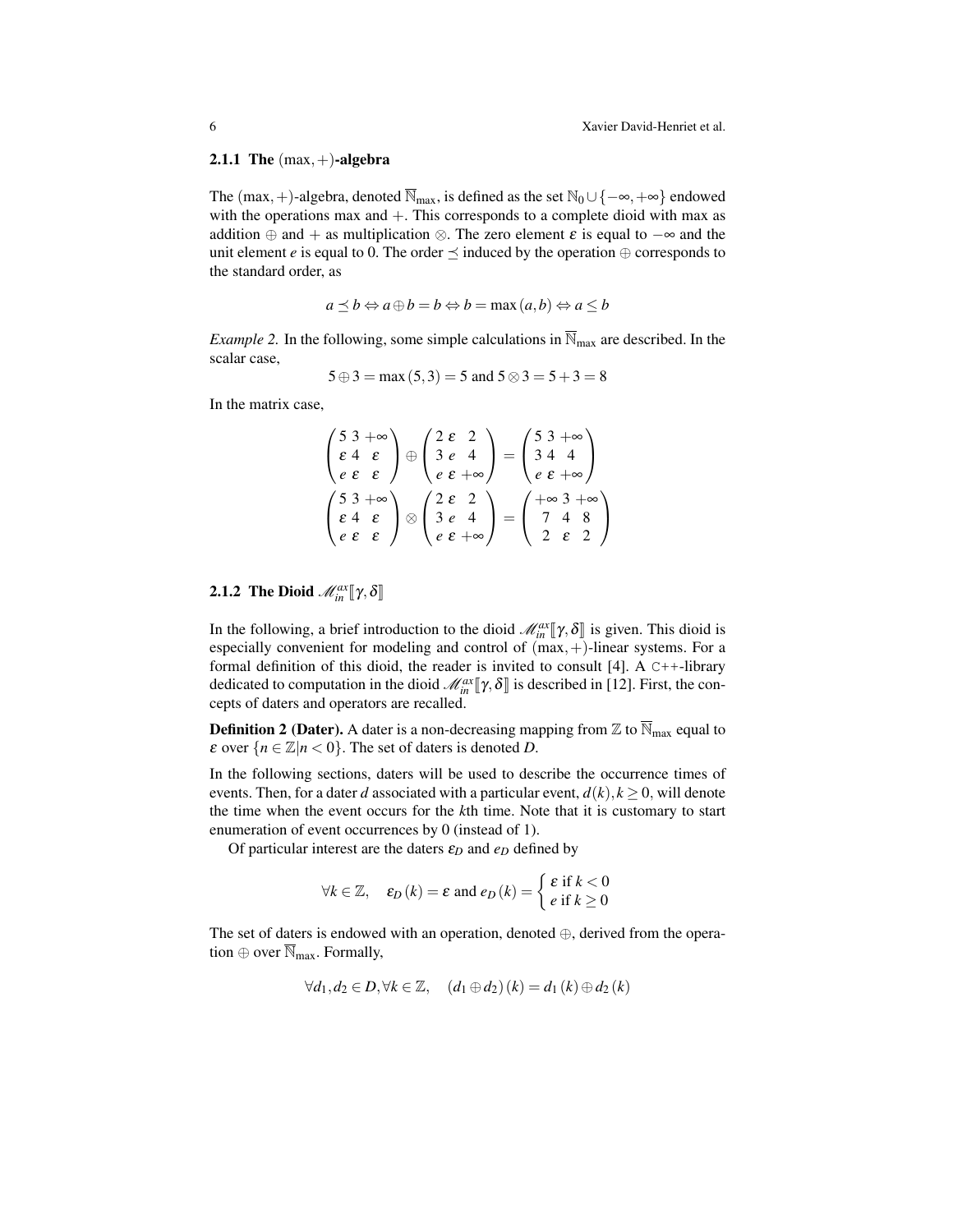Definition 3 (Operator). An operator is a mapping from *D* to *D*. The set of operators is denoted  $\mathcal O$ .

Using the operation  $oplus$  over *D*, a matrix of operators is defined as a mapping between vectors of daters. Matrix  $O \in \mathcal{O}^{n \times p}$  corresponds to the mapping from  $D^p$ to  $D^n$  defined by

$$
\forall d \in D^p, \quad O(d)_i = \bigoplus_{j=1}^p O_{ij}(d_j)
$$

Of particular interest are the operators  $\varepsilon_{\mathcal{O}}$ ,  $e_{\mathcal{O}}$ ,  $\gamma$ , and  $\delta$  defined by

$$
\forall d \in D, \quad \varepsilon_{\mathcal{O}}(d) = \varepsilon_D \text{ and } e_{\mathcal{O}}(d) = d
$$
  

$$
\forall d \in D, \forall k \in \mathbb{Z}, \quad \gamma(d)(k) = d(k-1) \text{ and } \delta(d)(k) = 1d(k)
$$

The set of operators is endowed with an operation, denoted  $\oplus$ , derived from the operation ⊕ defined over *D*. Formally,

$$
\forall o_1, o_2 \in \mathscr{O}, \forall d \in D \quad (o_1 \oplus o_2)(d) = o_1(d) \oplus o_2(d)
$$

Furthermore, an operation  $\otimes$  over  $\mathscr O$  is defined as the composition of mappings: for all  $o_1, o_2 \in \mathcal{O}$ ,  $o_1 \otimes o_2 = o_1 \circ o_2$ . Under some conditions, the set of operators  $\mathcal O$ endowed with the operations ⊕ and ⊗ defined above is a complete dioid. Then, the dioid  $\mathcal{M}_{in}^{\alpha x}[\![\gamma, \delta]\!]$  is defined to be the complete dioid spanned by  $\{\varepsilon_{\mathcal{O}}, e_{\mathcal{O}}, \gamma, \delta\}$ . Let  $v \in \mathbb{N}_0$  and  $\tau \in \mathbb{N}_0$ . The operator  $\gamma^v \delta^\tau$  belongs to  $\mathcal{M}_{in}^{\alpha x}[\![\gamma, \delta]\!]$  and corresponds

$$
\forall d \in D, \forall k \in \mathbb{Z}, \quad (\gamma^{\nu} \delta^{\tau}) (d) (k) = \tau d (k - \nu)
$$

By construction, calculation rules are available to simplify expressions in  $\mathcal{M}_{in}^{\alpha x} [\![\gamma, \delta]\!]$ . Operators  $γ$  and  $δ$  commute:

$$
\forall d \in D, \forall k \in \mathbb{Z}, \quad (\gamma \delta)(d)(k) = \delta(d)(k-1)
$$
  
= 1d(k-1)  
= 1 $\gamma$ (d)(k)  
=  $(\delta \gamma)(d)(k)$ 

Furthermore, let  $l_1, l_2$  in  $\mathbb{N}_0$ . For all  $d \in D$  and  $k \in \mathbb{Z}$ ,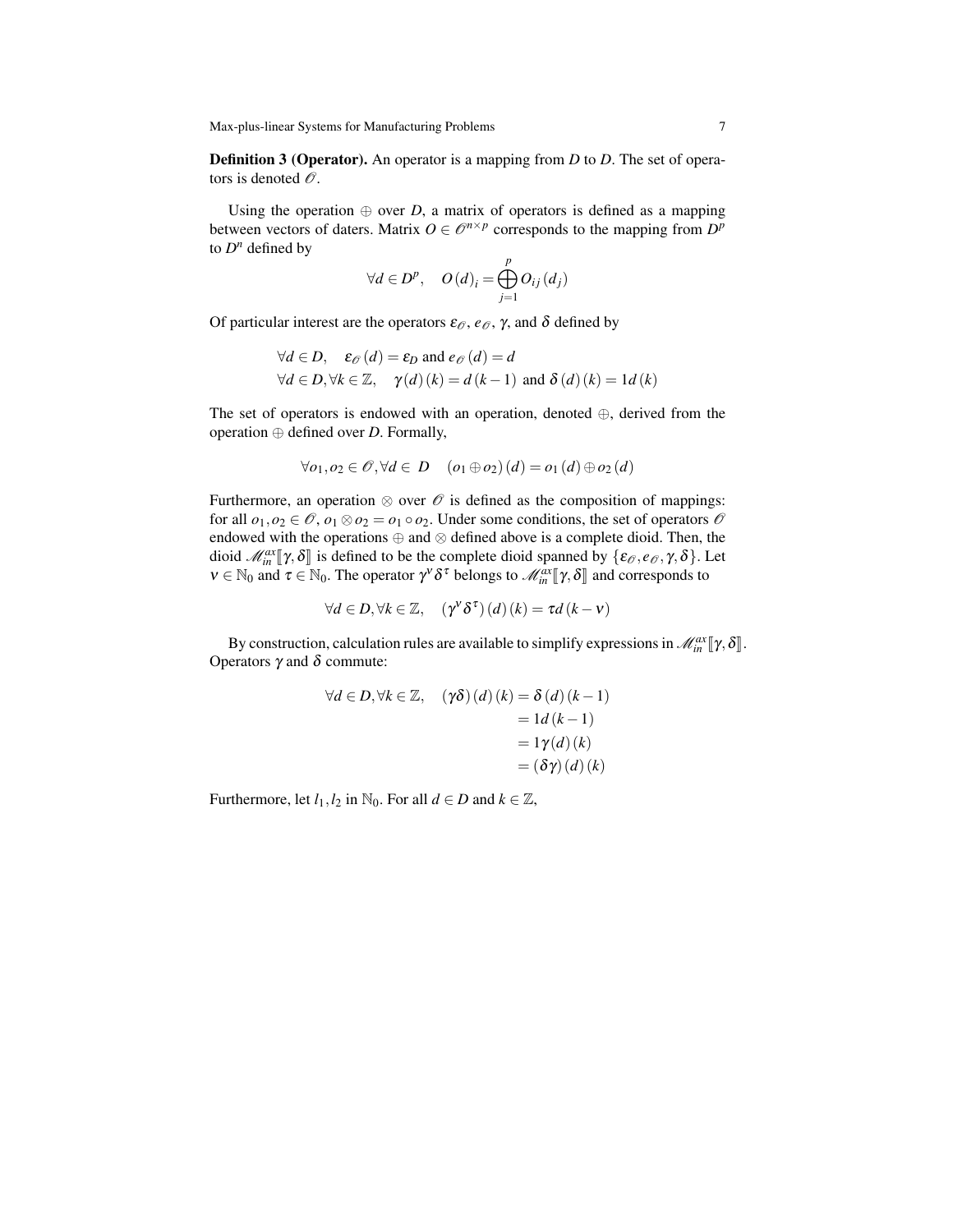8 Xavier David-Henriet et al.

$$
\left(\delta^{l_1} \oplus \delta^{l_2}\right)(d)(k) = l_1 d(k) \oplus l_2 d(k)
$$
  
\n
$$
= (l_1 \oplus l_2) d(k)
$$
  
\n
$$
= \delta^{\max(l_1, l_2)}(d)(k)
$$
  
\n
$$
\left(\gamma^{l_1} \oplus \gamma^{l_2}\right)(d)(k) = d(k - l_1) \oplus d(k - l_2)
$$
  
\n
$$
= d(k - \min(l_1, l_2)) \text{ as date } d \text{ is non-decreasing}
$$
  
\n
$$
= \gamma^{\min(l_1, l_2)}(d)(k)
$$

Hence,  $\delta^{l_1} \oplus \delta^{l_2} = \delta^{\max(l_1, l_2)}$  and  $\gamma^{l_1} \oplus \gamma^{l_2} = \gamma^{\min(l_1, l_2)}$ .

Representing Daters in the Dioid  $\mathcal{M}_{in}^{\alpha x}[\,\,\gamma,\delta\,]$ 

The dioid  $\mathcal{M}_{in}^{\text{ar}}[\gamma, \delta]$  offers a method to elegantly manipulate daters: a dater *d* is associated with the operator  $\bigoplus_{k=0}^{+\infty} \gamma^k \delta^{d(k)}$  where  $\delta^{-\infty}$  (resp.  $\delta^{+\infty}$ ) stands for  $\varepsilon$ (resp.  $\delta^*$ ). Then, the operator  $o$  in  $\mathcal{M}_{in}^{\alpha x}[\![\gamma,\delta]\!]$  associated with a dater  $d$  is the single operator in  $\mathcal{M}_{in}^{\alpha x}[\![\gamma,\delta]\!]$  satisfying  $o(e_D) = d$ . Using calculation rules specific to  $\mathcal{M}_{in}^{\alpha x}[\![\gamma,\delta$ pler than the expression of the dater itself. In the following, we do not distinguish between a dater and the associated operator in  $\mathcal{M}_{in}^{\alpha x} [\n\gamma, \delta]$ .

*Example 3.* Let us consider the dater *d* defined by

$$
d(k) = \begin{cases} \varepsilon \text{ if } k < 0 \\ 3 \text{ if } k = 0, 1 \\ 5 \text{ if } k = 2 \\ 6 + 4j \text{ if } k = 3 + 3j \text{ with } j \in \mathbb{N}_0 \\ 8 + 4j \text{ if } k = 4 + 3j, 5 + 3j \text{ with } j \in \mathbb{N}_0 \end{cases}
$$

The dater *d* is pictured in Fig. 2. In  $\mathcal{M}_{in}^{\text{ax}}[\![\gamma, \delta]\!]$ ,

$$
d = \bigoplus_{k=0}^{+\infty} \gamma^k \delta^{d(k)} = \delta^3 \oplus \gamma \delta^3 \oplus \gamma^2 \delta^5 \oplus \left( \gamma^3 \delta^6 \oplus \gamma^4 \delta^8 \oplus \gamma^5 \delta^8 \right) \left( \gamma^3 \delta^4 \right)^*
$$

Using calculation rules specific to  $\mathcal{M}_{in}^{\alpha x} [\![\gamma,\delta]\!]$ , the expression of dater *d* is simplified:

$$
d = \delta^3 \oplus \gamma^2 \delta^5 \oplus \left( \gamma^3 \delta^6 \oplus \gamma^4 \delta^8 \right) \left( \gamma^3 \delta^4 \right)^*
$$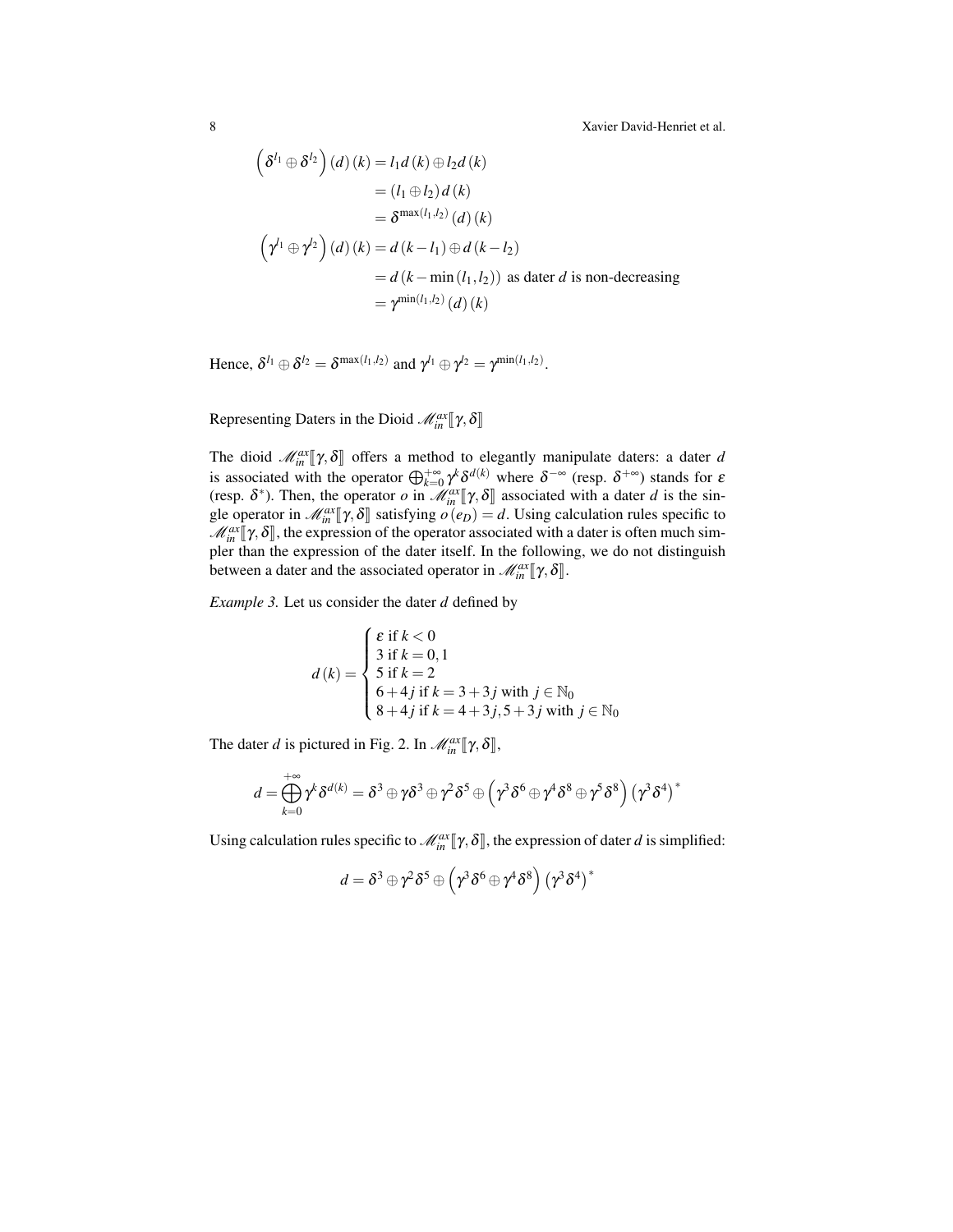

Fig. 2: Dater *d*

## *2.2 Residuation Theory*

Residuation theory gives the theoretical foundation for the control of  $(max,+)$ linear systems.

**Definition 4 (Residuated mapping).** Let  $f : E \to F$  with *E* and *F* ordered sets. Mapping *f* is said to be residuated if *f* is non-decreasing and if, for all  $y \in F$ , the least upper bound of the subset  $\{x \in E | f(x) \leq y\}$  exists and lies in this subset. This element in *E* is denoted  $f^{\sharp}(y)$ . Mapping  $f^{\sharp}$  from *F* to *E* is called the residual of *f*.

Let *a* be an element in a complete dioid  $\mathscr{D}$ . The mappings  $L_a: x \mapsto a \otimes x$  (leftmultiplication by *a*) and  $R_a: x \mapsto x \otimes a$  (right-multiplication by *a*) over  $\mathscr D$  are residuated. The residuals are denoted by  $L_a^{\sharp}(x) = a \setminus x$  (left-division by *a*) and  $R_a^{\sharp}(x) = x \notin a$ (right-division by *a*). By definition,  $a\$ slash b (resp.  $b\not\$ a) denotes the greatest solution *x* of the inequality  $a \otimes x \preceq b$  (resp.  $x \otimes a \preceq b$ ).

The operations  $\setminus$  and  $\neq$  are also extended to matrices. Hence,  $A \setminus B$  (resp.  $B \neq A$ ) corresponds to the greatest solution *X* of the inequality  $AX \leq B$  (resp.  $XA \leq B$ ).

*Example 4.* For *a*, *b* in  $\overline{\mathbb{N}}_{\text{max}}$ ,

$$
a \S b = b \not\circ a = \begin{cases} +\infty & \text{if } a = \varepsilon \text{ or } b = +\infty \\ \varepsilon & \text{if } a \succeq b \text{ and } a \neq b \\ b - a & \text{if } b \succeq a \text{ and } a, b \in \mathbb{N}_0 \end{cases}
$$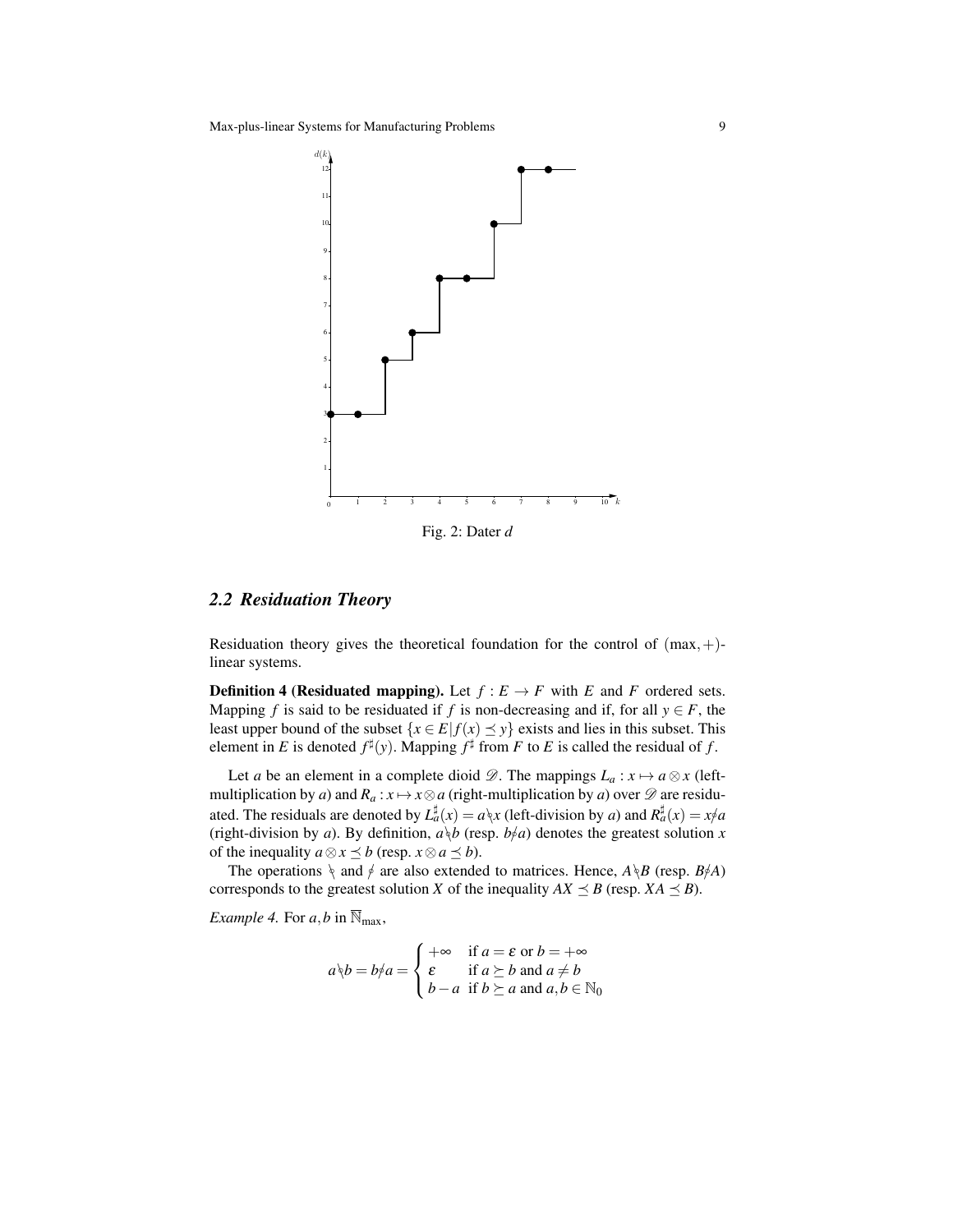## 3 Modeling

After some preliminary remarks on the modeling assumptions, the modeling of  $(max,+)$ -linear systems is presented both in the  $(max,+)$ -algebra and in the dioid  $\mathscr{M}_{in}^{ax}[\![\gamma,\delta]\!].$ 

## *3.1 Preliminaries*

#### 3.1.1 Input, Output, and Internal Events

The event set of a  $(max,+)$ -linear system is partitioned into

- input events: these events are the source of synchronizations, but not subject to synchronizations. Input events correspond to external events affecting the system (*e.g.,* external supplies of workpieces or orders from customers).
- output events: these events are subject to synchronizations, but not the source of synchronizations. Output events correspond to events in the system which are directly seen by other systems (*e.g.,* deliveries of finished products).

internal events: these events are both subject to and the source of synchronizations. Internal events model the internal dynamics of the system.

Events which are neither subject to nor the source of synchronizations are neglected, as we focus on interactions between events. In the rest of this chapter, we consider  $(max, +)$ -linear systems, where:

- the sets of input, output, and internal events are not empty
- there exist no direct synchronizations of output events by input events

In practice, these assumptions either hold or can be made to hold by adding some fictitious internal events. Furthermore, the following convention for notation is used. The numbers of input, output, and internal events are respectively denoted by *m*, *p*, and *n*. Input, output, and internal events are respectively denoted by *u*, *y*, and *x* and integer subscripts are used to distinguish events of the same kind.

*Example 5.* In the considered example, the event set is partitioned into

- input events  $u_1$ ,  $u_2$ , and  $o$
- internal events  $s_1$ ,  $s_2$ ,  $s_3$ ,  $f_1$ ,  $f_2$ , and  $f_3$
- output event *y*

These events are relabeled according to the above notation (see Fig. 3). For this system,  $m = 3$ ,  $n = 6$ , and  $p = 1$ .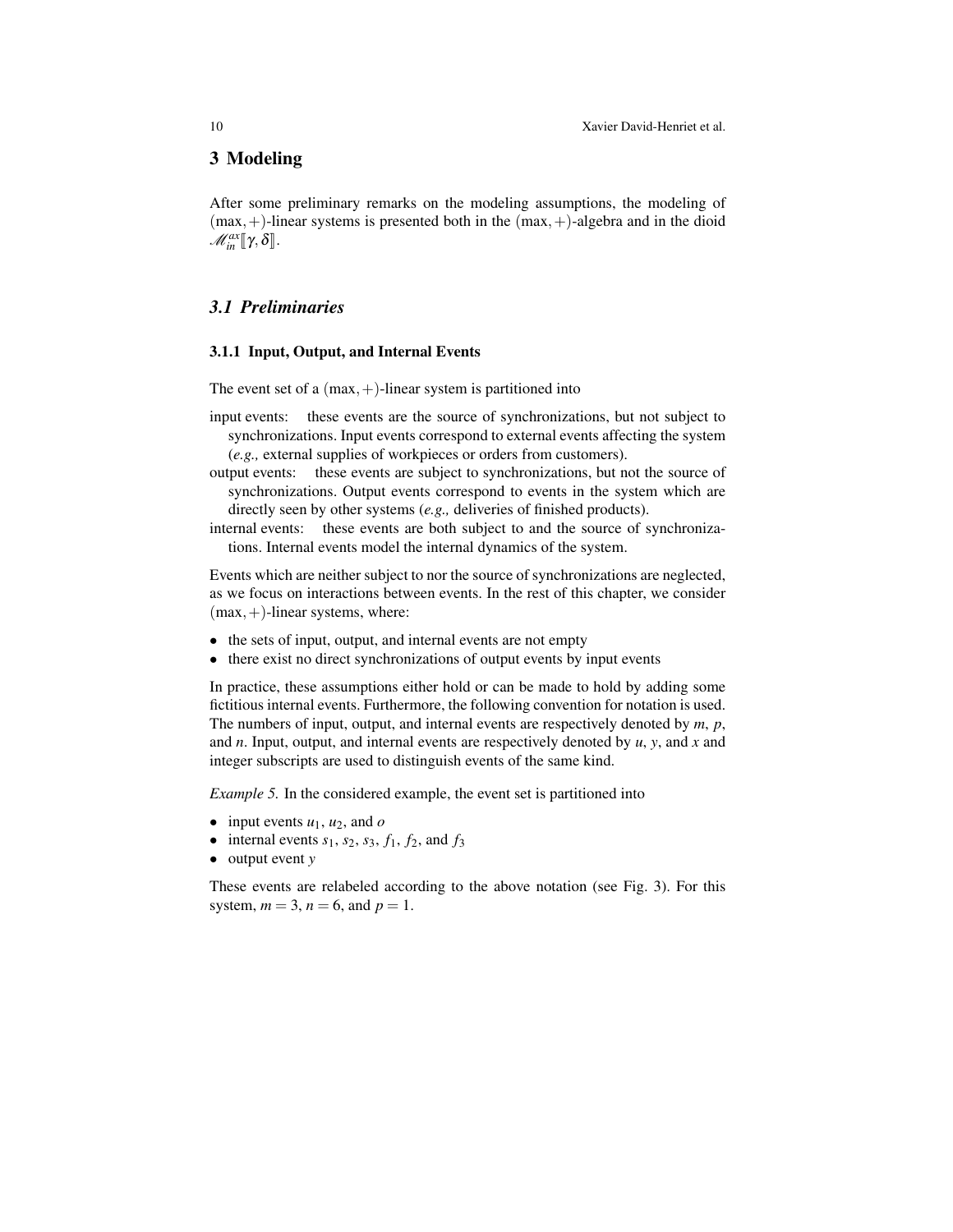

Fig. 3: A manufacturing system

#### 3.1.2 Earliest Functioning Rule

Synchronizations (*i.e.*, conditions of the form: for all  $k \geq l$ , occurrence *k* of event *e*<sub>2</sub> is at least  $\tau$  units of time after occurrence  $k - l$  of event  $e_1$ ) only specify conditions enabling occurrences of events, but never force an event to occur. Therefore, a (max,+)-linear system is not univocally determined: a predefined timing pattern of the input events may lead to different timing patterns for internal and output events. The only requirement is that these patterns are admissible with respect to the synchronizations required by the considered system.

In the following, we only consider a particular behavior for  $(max,+)$ -linear systems, namely the behavior under the earliest functioning rule. The earliest functioning rule requires that each internal or output event occurs as soon as possible. Under the earliest functioning rule, a  $(max,+)$ -linear system is univocally determined: a predefined timing pattern of the input events leads to a unique timing pattern for internal and output events. This fundamental property is a direct consequence of the model in the  $(max, +)$ -algebra presented later.

*Example 6.* In the considered example, the earliest functioning rule is suitable, as the aim is to meet the orders as soon as possible.

#### 3.1.3 Modeling with Daters

To capture the timed dynamics of a discrete event system, a dater is associated with each event such that the dater gives the times of occurrences of the considered event. In the following, no distinction in the notation is made between an event and the associated dater. Hence, for an event  $d$ ,  $d(k)$  denotes the time of occurrence  $k$  of event *d*. This leads to the following interpretation for daters:

 $d(k) = \varepsilon$ : occurrence *k* of event *d* is at  $t = -\infty$ . By convention, occurrence *k*, with  $k < 0$ , of an event is always at  $t = -\infty$ .

 $d(k) \in \mathbb{N}_0$ : occurrence *k* of event *d* is at time  $d(k)$ .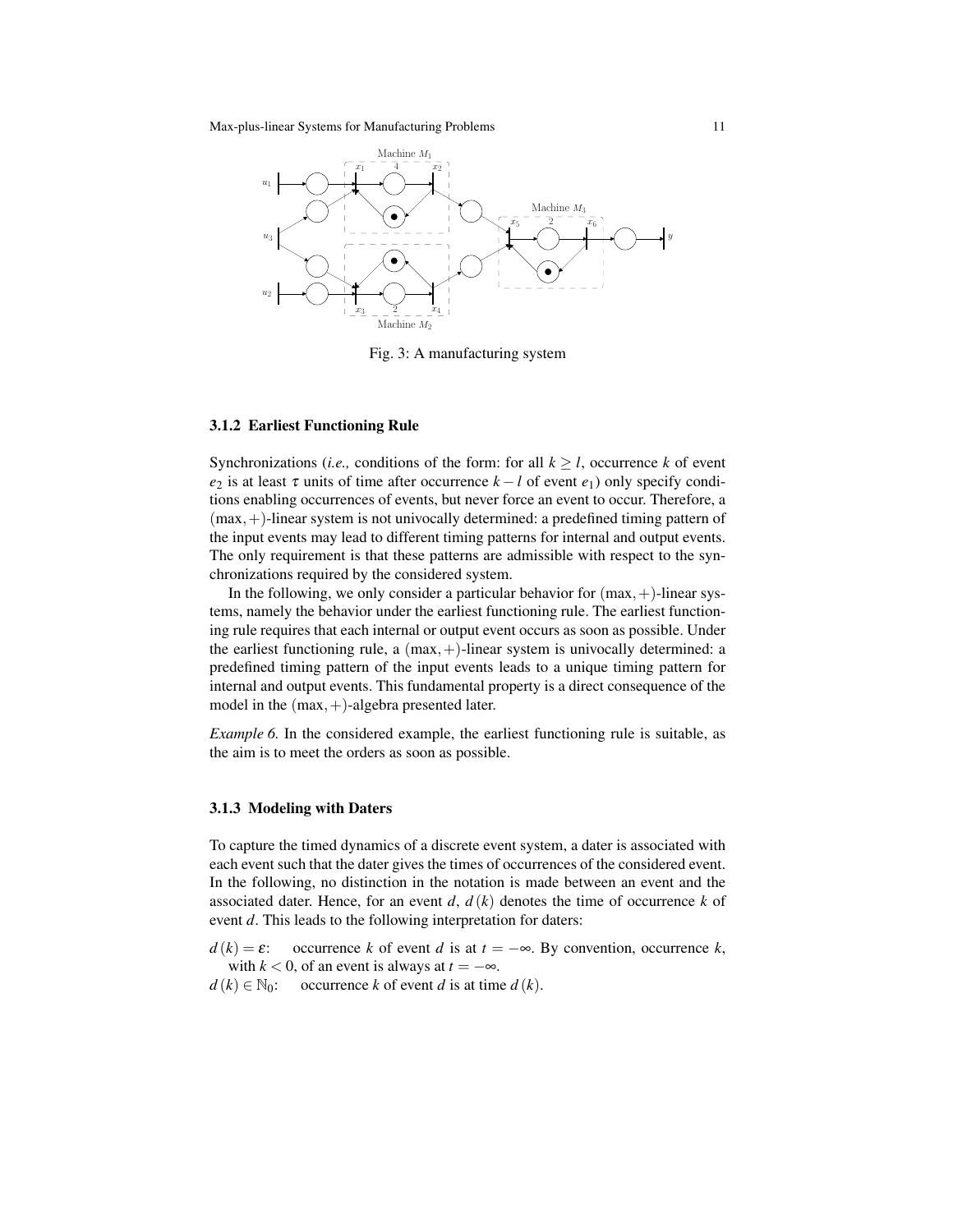$d(k) = +\infty$ : occurrence *k* of event *d* never happens.

The fact that daters are non-decreasing (*i.e.*, for a dater *d*,  $d(k+1) \succeq d(k)$  for all  $k \in \mathbb{Z}$ ) is always satisfied as occurrence  $k+1$  of event *d* is never before occurrence *k* of event *d*.

## *3.2 Modeling in the*  $(max, +)$ -*algebra*

Next, we show how to model  $(max, +)$ -linear systems by recursive equations in the (max, +)-algebra. Using daters, the synchronization "for all  $k \geq l$ , occurrence *k* of event  $e_2$  is at least  $\tau$  units of time after occurrence  $k - l$  of event  $e_1$ " corresponds to

$$
\forall k \in \mathbb{Z}, \quad e_2(k) \geq \tau + e_1(k-l)
$$

in the standard algebra or to

$$
\forall k \in \mathbb{Z}, \quad e_2(k) \succeq \tau e_1(k-l)
$$

in the  $(max,+)$ -algebra. Furthermore, the effect of several synchronizations on a single event is also expressed by a single inequality. For example, the synchronizations "for all  $k \geq l_1$ , occurrence k of event  $e_2$  is at least  $\tau_1$  units of time after occurrence  $k - l_1$  of event  $e_{1,1}$ " and "for all  $k \ge l_2$ , occurrence  $k$  of event  $e_2$  is at least  $\tau_2$  units of time after occurrence  $k - l_2$  of event  $e_{1,2}$ " are both expressed by a single inequality either in the standard algebra

$$
\forall k \in \mathbb{Z}, \quad e_2(k) \ge \max(\tau_1 + e_{1,1}(k - l_1), \tau_2 + e_{1,2}(k - l_2))
$$

or in the  $(max, +)$ -algebra

$$
\forall k \in \mathbb{Z}, \quad e_2(k) \succeq \tau_1 e_{1,1} (k - l_1) \oplus \tau_2 e_{1,2} (k - l_2)
$$

Hence, the rule describing the behavior of the system can be expressed by the following matrix inequalities in  $\overline{\mathbb{N}}_{\text{max}}$ .

$$
\begin{cases} x(k) \geq \bigoplus_{i=0}^{L} (A_i x(k-i) \oplus B_i u(k-i)) \\ y(k) \geq \bigoplus_{i=0}^{L} C_i x(k-i) \end{cases}
$$
 (1)

where  $x$ ,  $u$ , and  $y$  respectively correspond to the vectors of daters associated with internal, input, and output events, and *L* denotes the greatest parameter *l* over all synchronizations. Furthermore, matrices  $A_i$ ,  $B_i$ , and  $C_i$  belong respectively to  $\overline{N}_{\max}^{n \times n}$ ,  $\overline{N}_{\text{max}}^{n \times m}$ , and  $\overline{N}_{\text{max}}^{p \times n}$ . The entries of these matrices are given by the parameters of the synchronizations.

To simplify (1), the event set of the considered  $(max,+)$ -linear system is extended by additional internal events. The resulting extended set of internal events is referred to as the set of state events. The daters of all state events are collected in a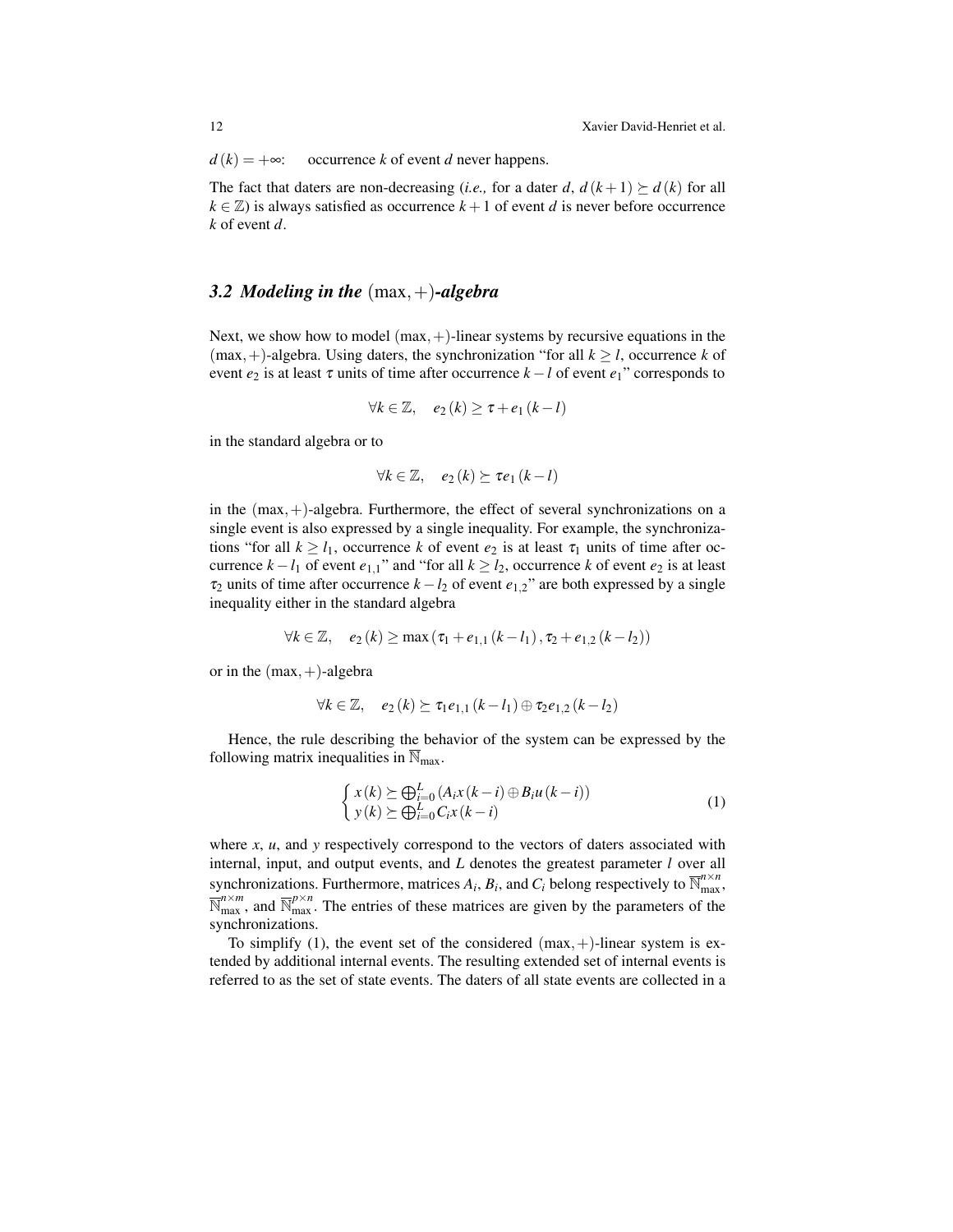single vector, which, slightly abusing notation, is again called *x*. This allows us to convert (1) to a first-order recursion. The resulting inequalities are given in (2). The validity of this step results from the equivalence between the different synchronization relations between events *e*<sup>1</sup> and *e*<sup>2</sup> pictured in Fig. 4.

$$
\begin{cases} x(k) \ge A_0 x(k) \oplus A_1 x(k-1) \oplus B_0 u(k) \\ y(k) \ge C_0 x(k) \end{cases}
$$
 (2)



Fig. 4: Equivalent synchronizations if no other synchronizations affect event *e<sup>i</sup>*

By convention,  $x(k)$  and  $y(k)$  have all entries equal to  $\varepsilon$  for  $k < 0$ . This choice is valid according to (2). As the behavior under the earliest functioning rule is considered, the time of occurrence  $k \geq 0$  of state and output events is given by the least solution for  $x(k)$  and  $y(k)$  in (2). Considering that *x* is composed of daters (*i.e.*,  $x(k) \ge x(k-1)$  for all  $k \in \mathbb{Z}$ ), we have

$$
x(k) \succeq A_0 x(k) \oplus A_1 x(k-1) \oplus B_0 u(k)
$$
  

$$
\Leftrightarrow x(k) \succeq A_0 x(k) \oplus (A_1 \oplus e) x(k-1) \oplus B_0 u(k)
$$

Hence, using Th. 1, the following  $(max, +)$ -linear state-space model is obtained:

$$
\begin{cases} x(k) = Ax(k-1) \oplus Bu(k) \\ y(k) = Cx(k) \end{cases}
$$
 (3)

where  $A = A_0^* (A_1 \oplus e)$ ,  $B = A_0^* B_0$ , and  $C = C_0$ . Hence,  $(\max, +)$ -linear systems are deterministic and, as expected, (max,+)-linear (*i.e.,* a (max,+)-linear combination of inputs induces the corresponding  $(max,+)$ -linear combination of outputs).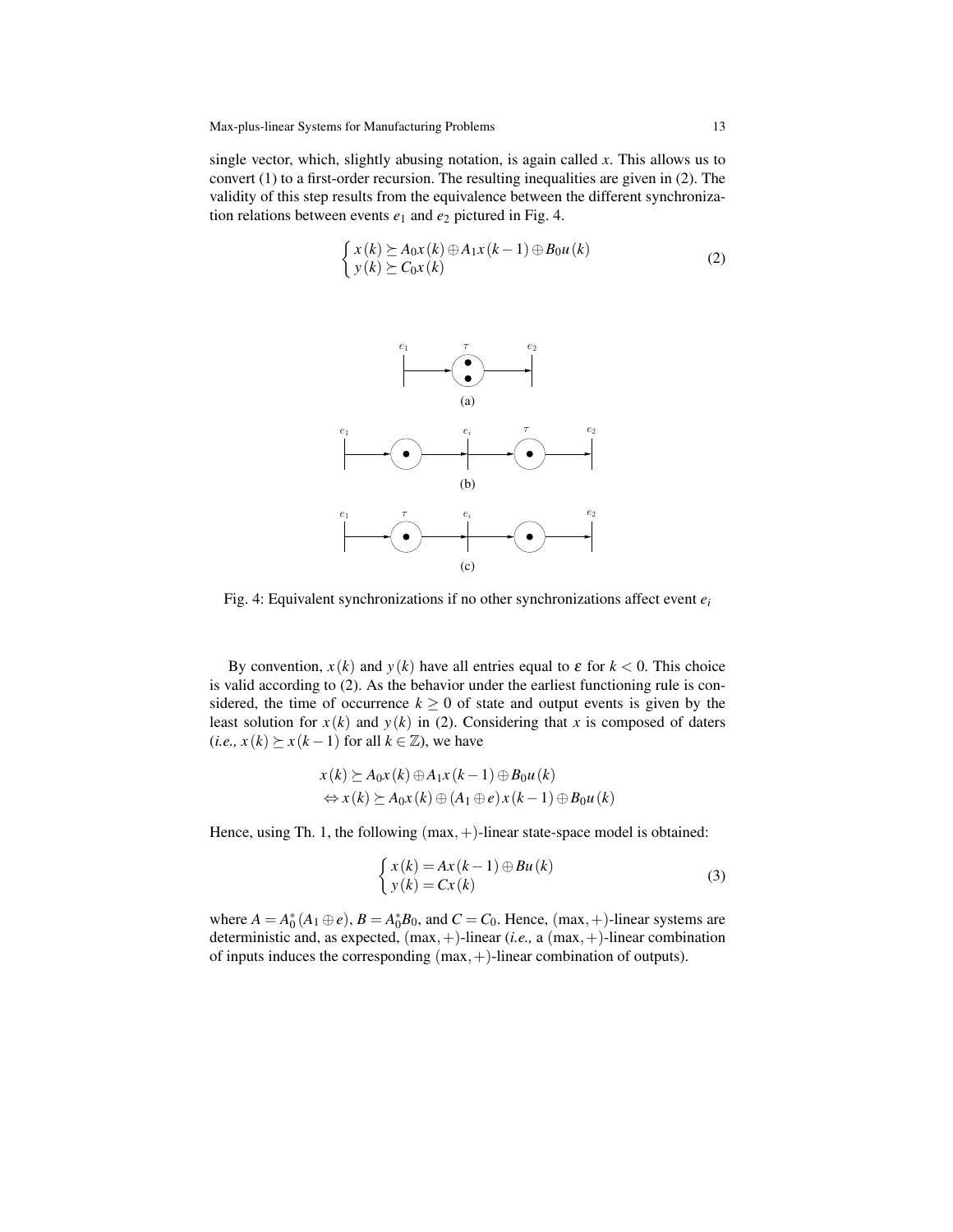*Example 7.* The synchronizations in the considered example are represented by the following matrix inequalities in  $\overline{\mathbb{N}}_{\text{max}}$ .

 *y* (*k*) *x* (*k*) ε ε ε ε ε ε 4 ε ε ε ε ε ε ε ε ε ε ε ε ε 2 ε ε ε ε *e* ε *e* ε ε ε ε ε ε 2 ε *x* (*k*)⊕ ε *e* ε ε ε ε ε ε ε ε ε ε ε ε ε *e* ε ε ε ε ε ε ε ε ε ε ε ε ε *e* ε ε ε ε ε ε *x* (*k* −1)⊕ *e* ε *e* ε ε ε ε *e e* ε ε ε ε ε ε ε ε ε *u*(*k*) ε ε ε ε ε *e x* (*k*)

This leads to the following  $(max,+)$ -linear state-space model:

$$
\begin{cases}\nx(k) = \begin{pmatrix}\ne e & e \in \varepsilon \in \varepsilon \\
4 & 4 \in \varepsilon \in \varepsilon \\
\varepsilon \in e & e \in \varepsilon \\
\varepsilon \in 2 & 2 \in \varepsilon \\
4 & 4 & 2 & 2 \in \varepsilon \\
6 & 6 & 4 & 4 & 2 & 2\n\end{pmatrix} x(k-1) \oplus \begin{pmatrix}\ne e & e \\
4 & \varepsilon & 4 \\
\varepsilon & e \\
\varepsilon & 2 & 2 \\
4 & 2 & 4 \\
4 & 2 & 4\n\end{pmatrix} u(k) \\
y(k) = (\varepsilon \varepsilon \varepsilon \varepsilon \varepsilon \varepsilon e) x(k)\n\end{cases}
$$

Let us consider the input corresponding to a supply of five workpieces of type 1 and type 2 at time 0 and an order of five workpieces of type 5 at time 0. Hence the *k*th,  $0 \le k \le 4$ , occurrence of event  $u_1$  ("a workpiece of type 1 enters the system"),  $u_2$ ("a workpiece of type 2 enters the system") and  $u_3 = o$  ("an order is received") is at time 0. The associated daters are

$$
u_1(k) = u_2(k) = u_3(k) = \begin{cases} \varepsilon \text{ if } k < 0\\ e \text{ if } 0 \le k < 5\\ +\infty \text{ if } k \ge 5 \end{cases}
$$

The induced output can be easily calculated from the linear difference equation (3):

$$
y(k) = \begin{cases} \varepsilon \text{ if } k < 0\\ 6 \otimes 4^k \text{ if } 0 \le k < 5\\ +\infty \text{ if } k \ge 5 \end{cases}
$$

Hence, a workpiece of type 5 is delivered at time 6, 10, 14, 18, and 22.

# *3.3 Modeling in the Dioid*  $\mathscr{M}_{in}^{\text{ax}}[\![\gamma,\delta]\!]$

Next, we show how to model  $(\max, +)$ -linear systems in the dioid  $\mathcal{M}_{in}^{\alpha x}[\gamma, \delta]$ . Let us<br>consider the synchronization "for all  $k > l$  cocurrence k of event  $\alpha$  is at least  $\tau$  units consider the synchronization "for all  $k \geq l$ , occurrence *k* of event  $e_2$  is at least  $\tau$  units of time after occurrence *k* − *l* of event *e*1". As mentioned before, this corresponds to the following inequality in  $\overline{\mathbb{N}}_{\text{max}}$ :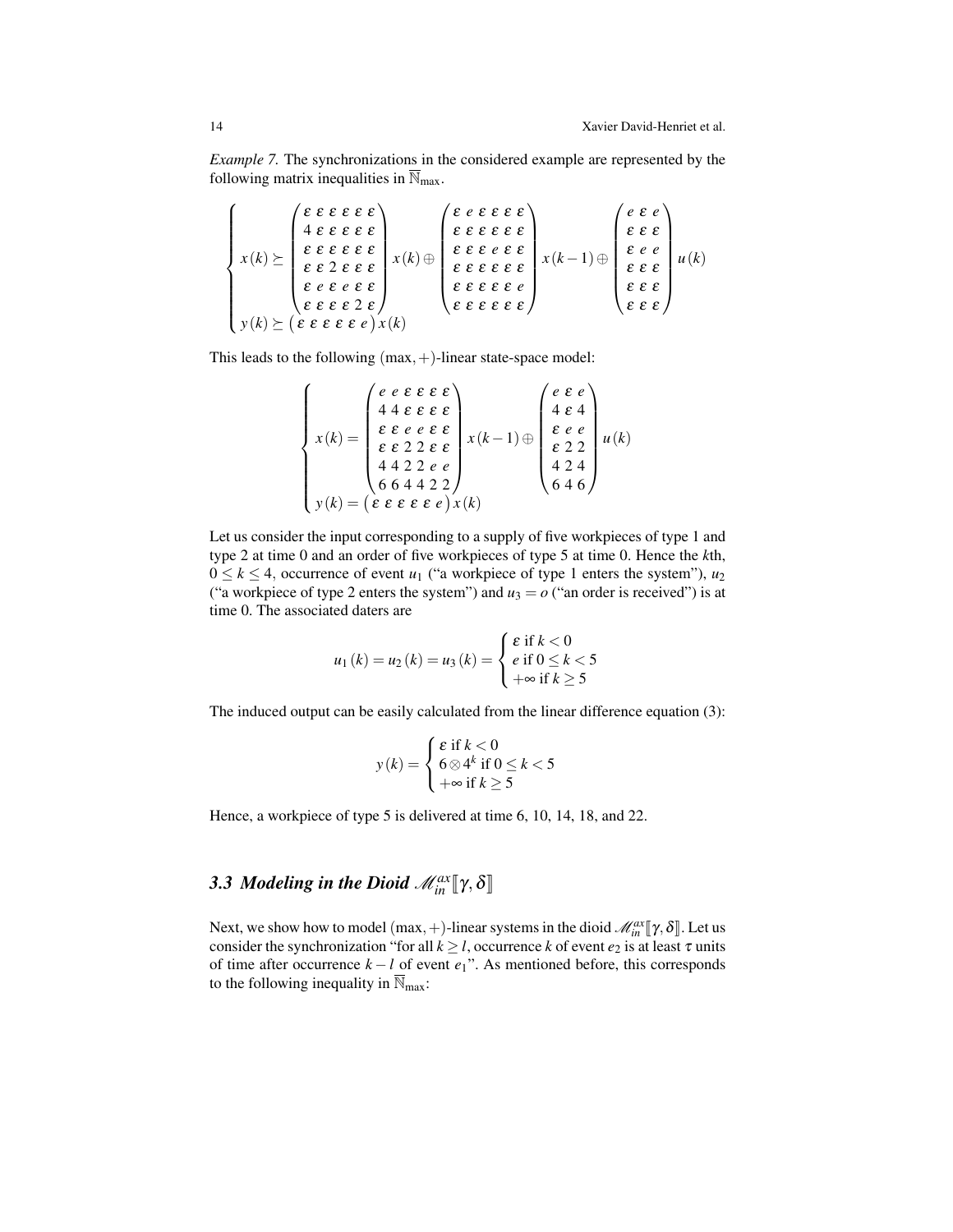$$
\forall k \in \mathbb{Z}, \quad e_2(k) \succeq \tau e_1(k-l)
$$

Rewriting this relation with the operators  $\gamma$  and  $\delta$  leads to the following inequality over daters:  $e_2 \succeq (\delta^{\tau} \gamma^l)(e_1)$ . Furthermore, the combination of several synchronizations on the same event can be expressed in a single inequality by using the operation  $\oplus$  over daters. For example, synchronizations "for all  $k \geq l_1$ , occurrence *k* of event *e*<sub>2</sub> is at least  $\tau_1$  units of time after occurrence  $k - l_1$  of event  $e_{1,1}$ " and "for all  $k \ge l_2$ , occurrence *k* of event  $e_2$  is at least  $\tau_2$  units of time after occurrence  $k - l_2$  of event  $e_{1,2}$ " are both expressed by a single inequality:

$$
e_2 \succeq \left( \delta^{\tau_1} \gamma^{l_1} \right) (e_{1,1}) \oplus \left( \delta^{\tau_2} \gamma^{l_2} \right) (e_{1,2})
$$

Hence, the rule describing the behavior of the system can be expressed by the following matrix inequalities.

$$
\begin{cases} x \succeq A(x) \oplus B(u) \\ y \succeq C(x) \end{cases} \tag{4}
$$

where  $x$ ,  $u$ , and  $y$  respectively correspond to the vectors of daters associated with internal, input, and output events and matrices *A*, *B*, and *C* respectively belong to  $\mathcal{M}_{in}^{\text{ax}}[\gamma,\delta]^{n\times n}$ ,  $\mathcal{M}_{in}^{\text{ax}}[\gamma,\delta]^{n\times m}$ , and  $\mathcal{M}_{in}^{\text{ax}}[\gamma,\delta]^{p\times n}$ . Furthermore, as daters can be represented by elements in the dioid  $\mathcal{M}_{in}^{\text{ax}}[\gamma,\delta]^{n}$  the vectors of daters x u and y represented by elements in the dioid  $\mathcal{M}_{in}^{\alpha x} [\gamma, \delta]$ , the vectors of daters *x*, *u*, and *y* approxima in (4) can be replaced by vectors with entries in  $\mathcal{M}^{\alpha x} [\gamma, \delta]$ . This leads to appearing in (4) can be replaced by vectors with entries in  $\mathcal{M}_{in}^{\alpha x}[\![\gamma,\delta]\!]$ . This leads to the following matrix inequalities in  $\mathcal{M}_{in}^{\text{ax}}[\![\gamma,\delta]\!]$ .

$$
\begin{cases} x \succeq Ax \oplus Bu \\ y \succeq Cx \end{cases} \tag{5}
$$

Under the earliest functioning rule,  $y = Cx$  and, using Th. 1,  $x = A^*Bu$ . This leads to a transfer function matrix  $H = CA^*B$ . Hence, the output *y* induced by input *u* is given by  $y = Hu$ .

*Example 8.* The synchronizations in the considered example are represented by the following matrix inequalities in  $\mathcal{M}_{in}^{\text{ax}}[\![\gamma,\delta]\!]$ .

$$
\begin{cases}\n\begin{aligned}\n\mathbf{z} &\geq \begin{pmatrix}\n\mathbf{z} & \mathbf{y} & \mathbf{z} & \mathbf{z} & \mathbf{z} & \mathbf{z} \\
\mathbf{z} & \mathbf{z} & \mathbf{z} & \mathbf{z} & \mathbf{z} \\
\mathbf{z} & \mathbf{z} & \mathbf{z} & \mathbf{z} & \mathbf{z} \\
\mathbf{z} & \mathbf{z} & \mathbf{z} & \mathbf{z} & \mathbf{z} \\
\mathbf{z} & \mathbf{z} & \mathbf{z} & \mathbf{z} & \mathbf{z} \\
\mathbf{z} & \mathbf{z} & \mathbf{z} & \mathbf{z} & \mathbf{z} \\
\mathbf{z} & \mathbf{z} & \mathbf{z} & \mathbf{z} & \mathbf{z} \\
\mathbf{z} & \mathbf{z} & \mathbf{z} & \mathbf{z} & \mathbf{z} \\
\mathbf{z} & \mathbf{z} & \mathbf{z} & \mathbf{z} & \mathbf{z} \\
\mathbf{z} & \mathbf{z} & \mathbf{z} & \mathbf{z} & \mathbf{z}\n\end{pmatrix}\n\end{cases}\n\end{cases}\n\mathbf{y} \geq (\mathbf{z} \mathbf{z} \mathbf{z} \mathbf{z})\n\mathbf{z}
$$

Hence, using  $[12]$ , the transfer function matrix *H* is given by

$$
H=\left(\,\delta^6\left(\gamma\delta^4\right)^{*} \,\delta^4\left(\gamma\delta^2\right)^{*} \,\delta^6\left(\gamma\delta^4\right)^{*}\right)
$$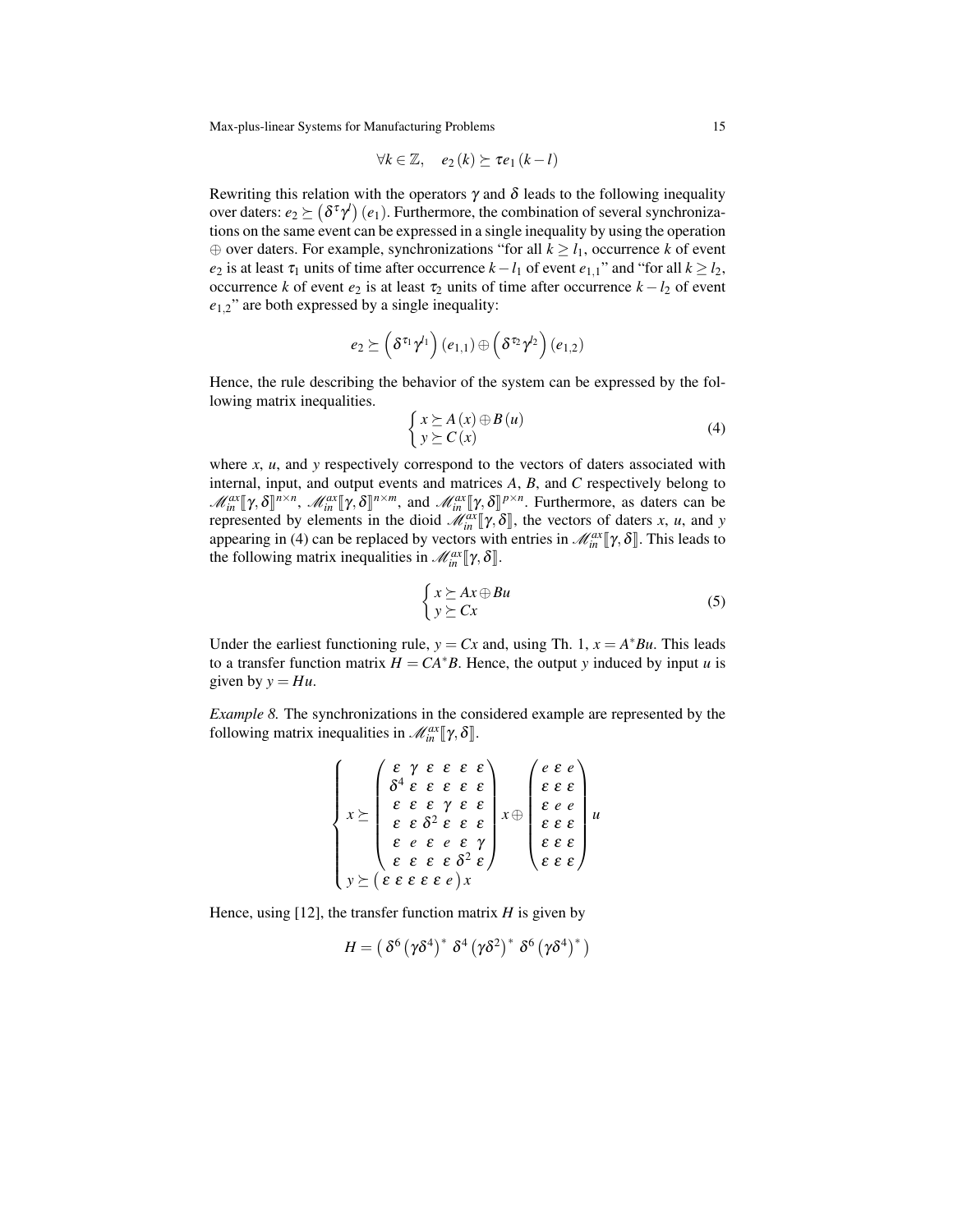As before, let us consider the input corresponding to a supply of five workpieces of type 1 and type 2 at time 0 and to an order of five workpieces at time 0. The associated operators in  $\mathcal{M}_{in}^{\alpha x} [\![\gamma,\delta]\!]$  are

$$
u_1 = u_2 = u_3 = e \oplus \gamma^5 \delta^{+\infty}
$$

The induced output is given by

$$
y = \delta^6 \oplus \gamma \delta^{10} \oplus \gamma^2 \delta^{14} \oplus \gamma^3 \delta^{18} \oplus \gamma^4 \delta^{22} \oplus \gamma^5 \delta^{+\infty}
$$

This result is of course coherent with the one obtained by modeling in the  $(max,+)$ algebra.

## 4 Control

In this section, we focus on control methods modifying the internal dynamics of the system by adding a  $(max,+)$ -linear prefilter *P* (see Fig. 5a) or a  $(max,+)$ -linear output feedback *F* (see Fig. 5b). As in standard control theory, a prefilter is a dynamical system that processes an external input  $\nu$  as, e.g., a reference signal, and provides a suitable input  $u = Pv$  to the system to be controlled. The notion of output feedback refers to a scenario where the system output *y* is fed back via a dynamical system *F* to generate the input  $u = Fy \oplus v$  to the system to be controlled. Both control structures aim at modifying the given system dynamics to make it react in an appropriate way to *any* external input. In a manufacturing context, where external inputs are often non-controllable (e.g., orders from customers or parts delivered by suppliers), this is clearly an appropriate strategy. Note that other control methods such as optimal feedforward control [5] and model predictive control [9] are available to directly manipulate the inputs when this is possible.



Fig. 5: Different Control Architectures

The main purpose of the control approach discussed in this section is to reduce the size of internal buffers (and the number of workpieces in the production process at a given time instant) by adequately delaying the occurrences of input events. This effect can be easily quantified using second order theory for  $(max,+)$ -linear systems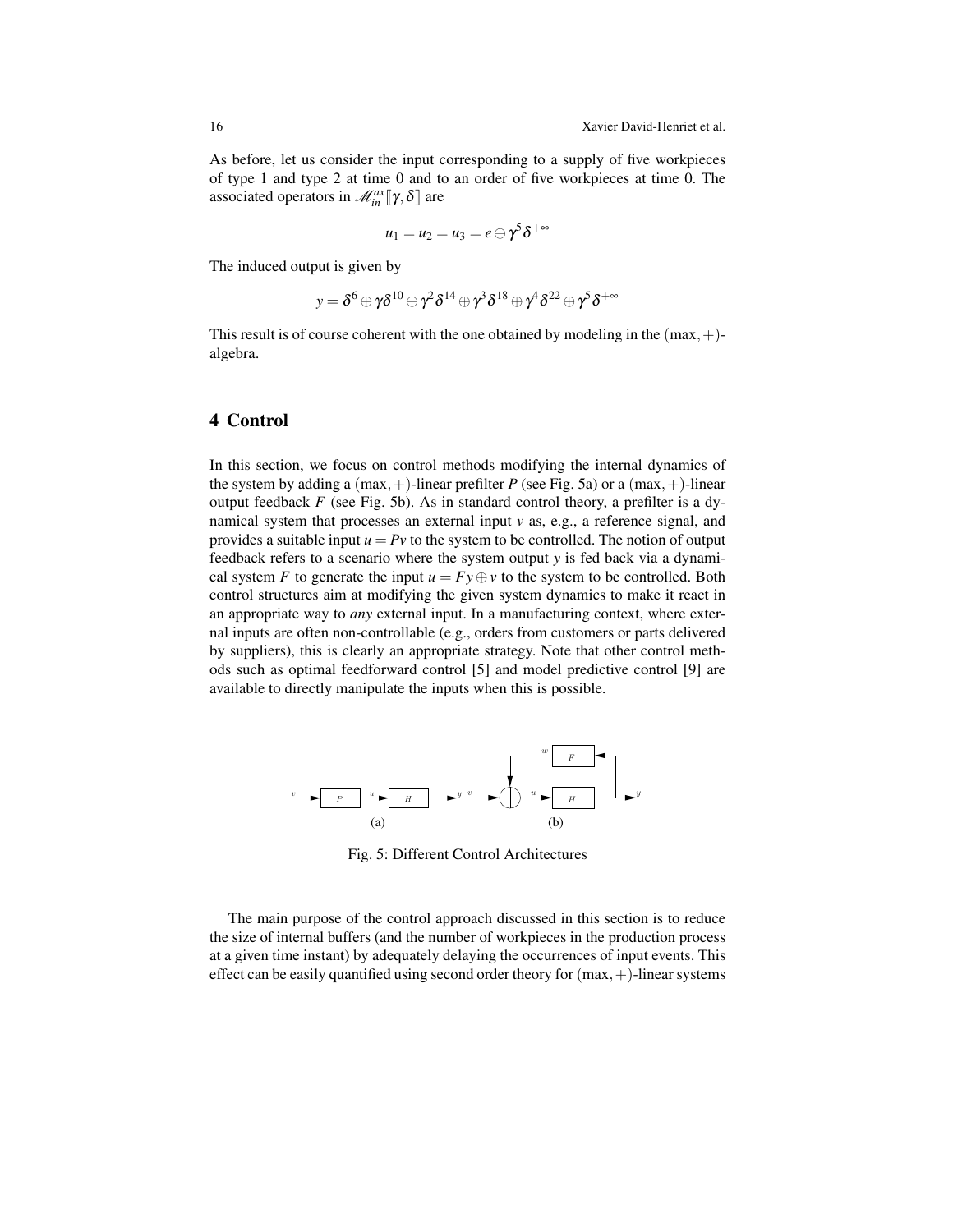[14] (*i.e.,* least upper bounds for the number of tokens in places are computed). However, the main drawback of this control approach is a possible slowing down of the system. Hence, choosing a prefilter or a feedback amounts to finding a trade-off between rapidity of the system and sizes of the internal buffers. In the following, we review some techniques to address this trade-off. The principle is to reduce as much as possible the internal buffers while satisfying some requirements on the rapidity of the system. Two typical requirements are: preservation of the transfer function matrix or preservation of the throughput.

*Example 9.* In the considered example, the internal buffers  $B_1$  between machine  $M_1$ and machine  $M_3$  and  $B_2$  between machine  $M_2$  and machine  $M_3$  are of interest. In the uncontrolled case,  $u = v$ . In this case, the sizes of the buffers  $B_1$  and  $B_2$  are both equal to  $+\infty$ , as the number of tokens between the transitions labelled  $x_2$  (resp.  $x_4$ ) and  $x<sub>5</sub>$  in Fig. 3 is unbounded. On the other hand, not controlling the system lets the system evolve maximally fast, as no synchronizations are added by a prefilter *P* or an output feedback *F*. Clearly, in practice, buffers always have restricted size, and it is therefore vital to introduce control.

## *4.1 Model Reference Control*

In model reference control [6, 7, 13], the requirement with respect to the rapidity of the system is expressed by a reference model *G*. The transfer function matrix of the controlled system, denoted  $H_c$ , must satisfy the condition  $H_c \preceq G$ . Hence, the reference model  $G$  is an upper bound for the transfer function matrix of the controlled system: the dynamics of the controlled system is required to be at least as fast as the one specified by the reference model *G*. In the following, model reference control is only considered for the case  $G = H$  (*i.e.*, the controlled system must be at least as fast as the uncontrolled one or, in other words, control is not allowed to "slow down" the output of the system). However, under some assumptions, the following discussion can be generalized to any reference model *G*. Next, model reference control by using either a prefilter or an output feedback is investigated.

#### 4.1.1 Prefilter

Applying a prefilter *P* leads to the transfer function matrix *HP* for the controlled system. Hence, a prefilter *P* such that  $HP \leq H$  or, equivalently, such that  $P \leq H \setminus H$ is valid for model reference control. Under this restriction, we want to delay as much as possible the occurrences of input events, *i.e.,* select the optimal (*i.e.,* greatest) prefilter *P* such that  $P \leq H \setminus H$ . Therefore,  $H \setminus H$  seems to be the optimal prefilter. However, it is not always possible to implement this prefilter, as it may be non-causal (*i.e.*, at time *t* this prefilter may need information available at time  $t + 1$  or later). This problem is solved by using a specific mapping called causal projection and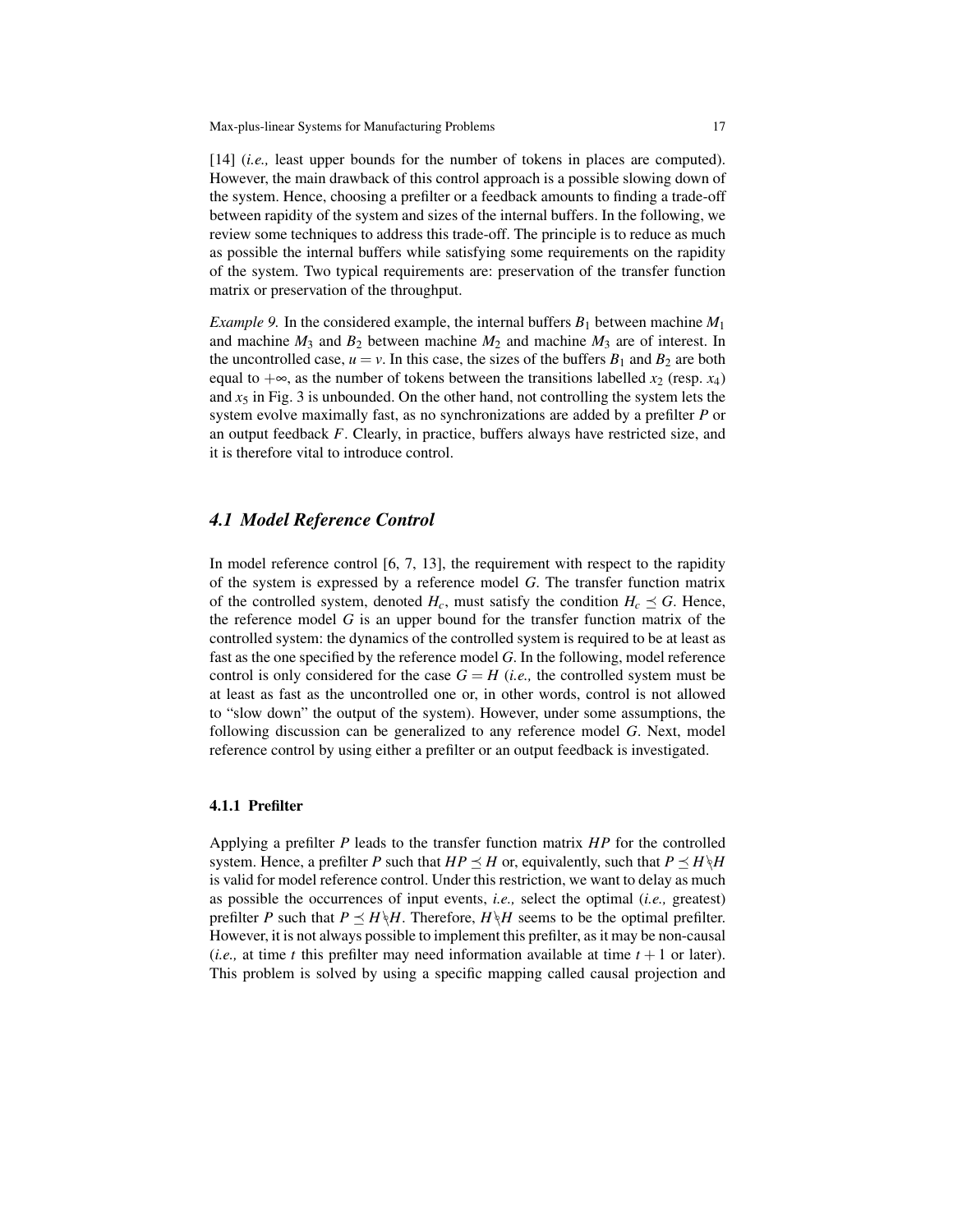denoted  $Pr_+$  (see [8, 10] for a formal discussion on the causal projection). Hence, the optimal prefilter, denoted  $P_H$ , is given by

$$
P_H = \mathsf{Pr}_+(H\backslash H)
$$

By construction,  $P_H \succeq e$  and  $HP_H \preceq H$ . Hence,  $HP_H = H$ . Thus, the prefilter  $P_H$ does not modify the transfer function matrix of the system.

*Example 10.* The prefilter  $P_H$  associated with the considered example is given by

$$
P_H = \mathsf{Pr}_+ (H \setminus H) = \left( \begin{array}{cc} (\gamma \delta^4)^* & \varepsilon & (\gamma \delta^4)^* \\ \delta^2 (\gamma \delta^4)^* & (\gamma \delta^2)^* & \delta^2 (\gamma \delta^4)^* \\ (\gamma \delta^4)^* & \varepsilon & (\gamma \delta^4)^* \end{array} \right)
$$

As expected, the prefilter *P<sup>H</sup>* does not modify the transfer function matrix of the system:

$$
HP_H = H = \left(\delta^6 \left(\gamma \delta^4\right)^* \delta^4 \left(\gamma \delta^2\right)^* \delta^6 \left(\gamma \delta^4\right)^*\right)
$$

A state-space system realizing the transfer function matrix *P<sup>H</sup>* is:

$$
\begin{cases}\n x_P = \begin{pmatrix}\n \gamma \delta^4 & \varepsilon \\
 \varepsilon & \gamma \delta^2\n \end{pmatrix} x_P \oplus \begin{pmatrix} e & \varepsilon & e \\
 \varepsilon & e & \varepsilon\n \end{pmatrix} v \\
 u = \begin{pmatrix} e & \varepsilon \\
 \delta^2 & e \\
 e & \varepsilon\n \end{pmatrix} x_P\n\end{cases}
$$

An implementation of this system in terms of a TEG is shown in Fig. 6. In the con-



Fig. 6: Model Reference Control with Prefilter

trolled system, the size of the internal buffer  $B_2$  is equal to 0: as soon as a workpiece of type 4 is produced by machine *M*2, this workpiece is immediately used by machine  $M_3$ . However, it can be easily seen that the size of the internal buffer  $B_1$  is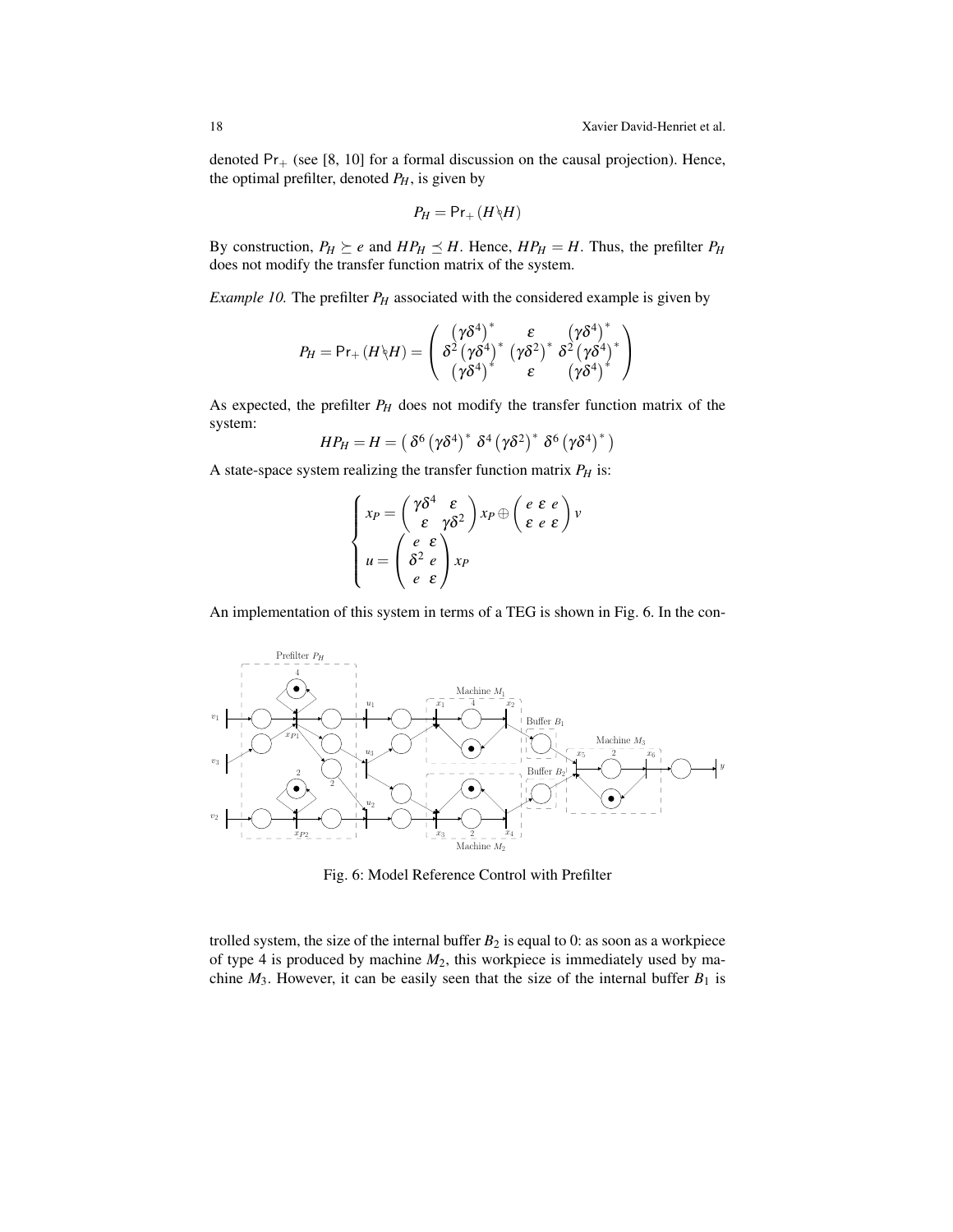still equal to  $+\infty$ . Hence, in this example, using a prefilter that does not modify the system transfer function matrix will not allow to upper-bound all internal buffers.

#### 4.1.2 Output Feedback

To understand the need for feedback, we have to consider perturbations in the model. In the following, we only consider additive state perturbations. This leads to a modified version of the model in  $\mathcal{M}_{in}^{\alpha x} [\![\gamma,\delta]\!]$ :

$$
\begin{cases} x \succeq Ax \oplus Bu \oplus q \\ y \succeq Cx \end{cases} \tag{6}
$$

where vector  $q \in \mathcal{M}_{in}^{\alpha x} [\gamma, \delta]^n$  represents state perturbations. Note that, for manu-<br>fecturing systems, additive state perturbations are sufficient to model a large class facturing systems, additive state perturbations are sufficient to model a large class of uncertainties and failures such as machine breakdowns or changes in processing times of machines. Considering perturbations leads to an additional transfer function matrix from *q* to *y*. Indeed,

$$
y = Hu \oplus CA^*q
$$

Perturbations do also affect the sizes of internal buffers. In many cases, the existence of perturbations strongly reduces the advantages induced by prefilters, as, by construction, prefilters cannot take into account perturbations.

*Example 11.* Taking into account perturbations annihilates the gain induced by the optimal prefilter  $P_H$  in the considered example. With the optimal prefilter  $P_H$ , the sizes of internal buffers  $B_1$  and  $B_2$  remain equal to  $+\infty$  when perturbations are considered. Indeed, a breakdown of machine  $M_3$ , such as machine  $M_3$  is broken from the start (*i.e.*,  $q_4 = \delta^{+\infty}$  and  $q_i = \varepsilon$  for  $i \neq 4$ ), could lead to an infinite accumulation of workpieces in buffers  $B_1$  and  $B_2$ .

The previous discussion illustrates the need for control structures taking into account perturbations. In the following, we focus on output feedback, *i.e.*,  $u = Fy \oplus v$ . The transfer function matrix of the controlled system is obtained as follows.

$$
y = Hu \oplus CA^*q
$$
  
= HF $y \oplus Hv \oplus CA^*q$   
= (HF)<sup>\*</sup> H $v \oplus (HF)^* CA^*q$ 

where the last equality follows from Th. 1. Hence, if we choose the reference model  $G = H$ , i.e., we require feedback to not slow down the output of the system, we seek a feedback *F* such that  $(HF)^*H \leq H$ . To delay the occurrences of input events as much as possible, we select the greatest causal feedback *F* such that  $(HF)^*H \preceq H$ . This feedback, denoted *FH*, is given by

$$
F_H = \mathsf{Pr}_+ \left( H \backslash H \# H \right)
$$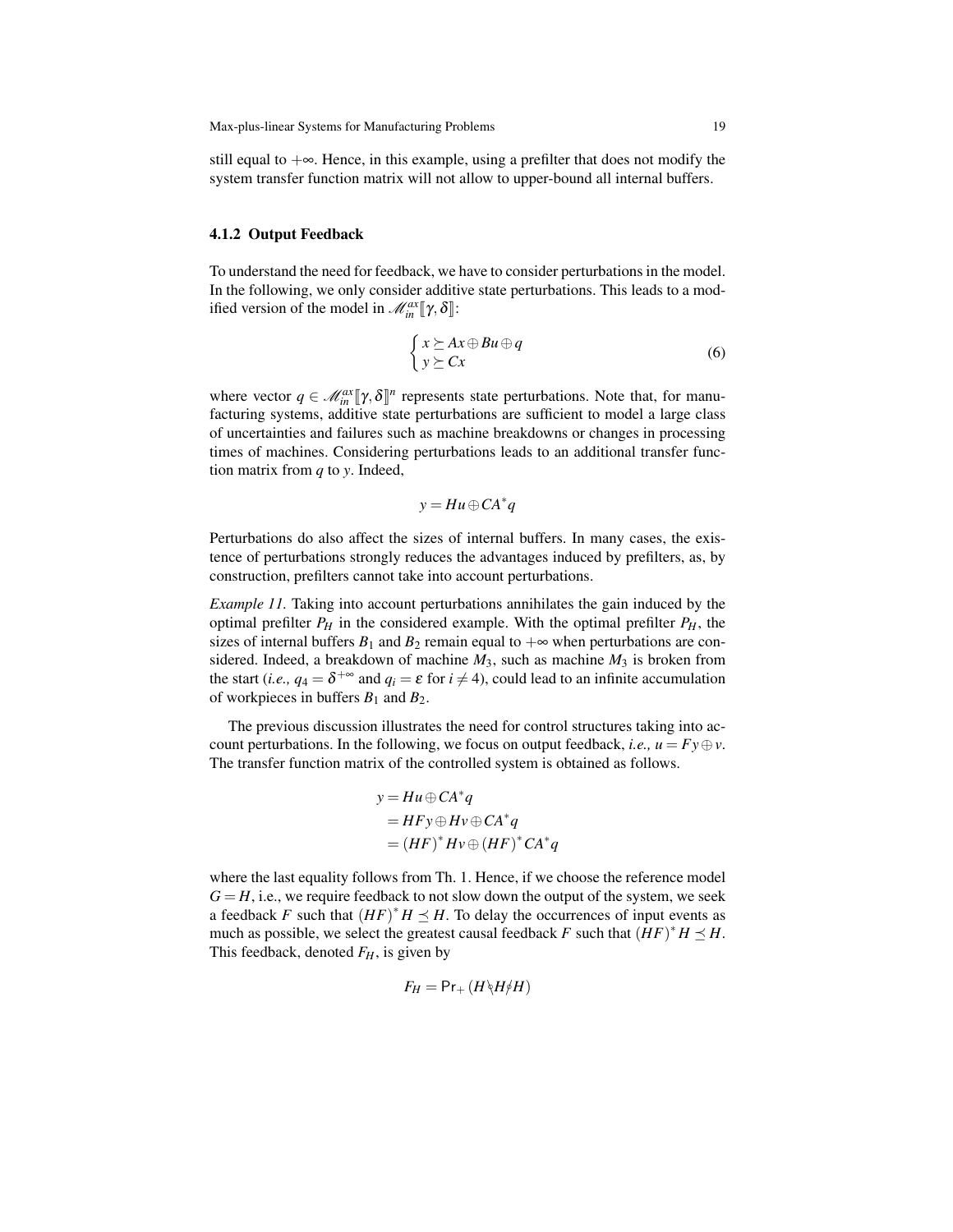For the proof, the reader is invited to consult [6, 8]. As  $(HF_H)^* \geq e$ ,  $(HF_H)^* H \geq H$ . Furthermore, by construction,  $(HF_H)^*H \preceq H$ . Hence,  $(HF_H)^*H = H$ . Thus, the feedback *F<sup>H</sup>* does not modify the transfer function matrix of the system.

*Example 12.* The feedback *F<sup>H</sup>* associated with the considered example is given by

$$
F_H = \mathsf{Pr}_+ (H \setminus H \neq H) = \left( \gamma^2 \left( \gamma \delta^2 \right)^* \right)
$$

As expected, the feedback *F<sup>H</sup>* does not modify the transfer function matrix of the system:

$$
\left(HF_{H}\right)^{*}H=H=\left(\,\delta^{6}\left(\gamma\delta^{4}\right)^{*}\,\delta^{4}\left(\gamma\delta^{2}\right)^{*}\,\delta^{6}\left(\gamma\delta^{4}\right)^{*}\right)
$$

A state-space system realizing the transfer function matrix  $F_H$  is given by:

$$
\begin{cases}\n x_F = \gamma \delta^2 x_F \oplus y \\
 w = \begin{pmatrix} \varepsilon \\
 \gamma^2 \\
 \varepsilon \end{pmatrix} x_P\n\end{cases}
$$

An implementation of this system in terms of a TEG is shown in Fig. 7. The size



Fig. 7: Model Reference Control with Output Feedback

of the internal buffer  $B_2$  is now equal to 2, whereas in the uncontrolled case it was equal to +∞, i.e., by using an output feedback, we indeed succeed in reducing the size of internal buffer  $B_2$ . However, the size of the internal buffer  $B_1$  is still equal to +∞. Hence, for this example, using an output feedback that does not modify the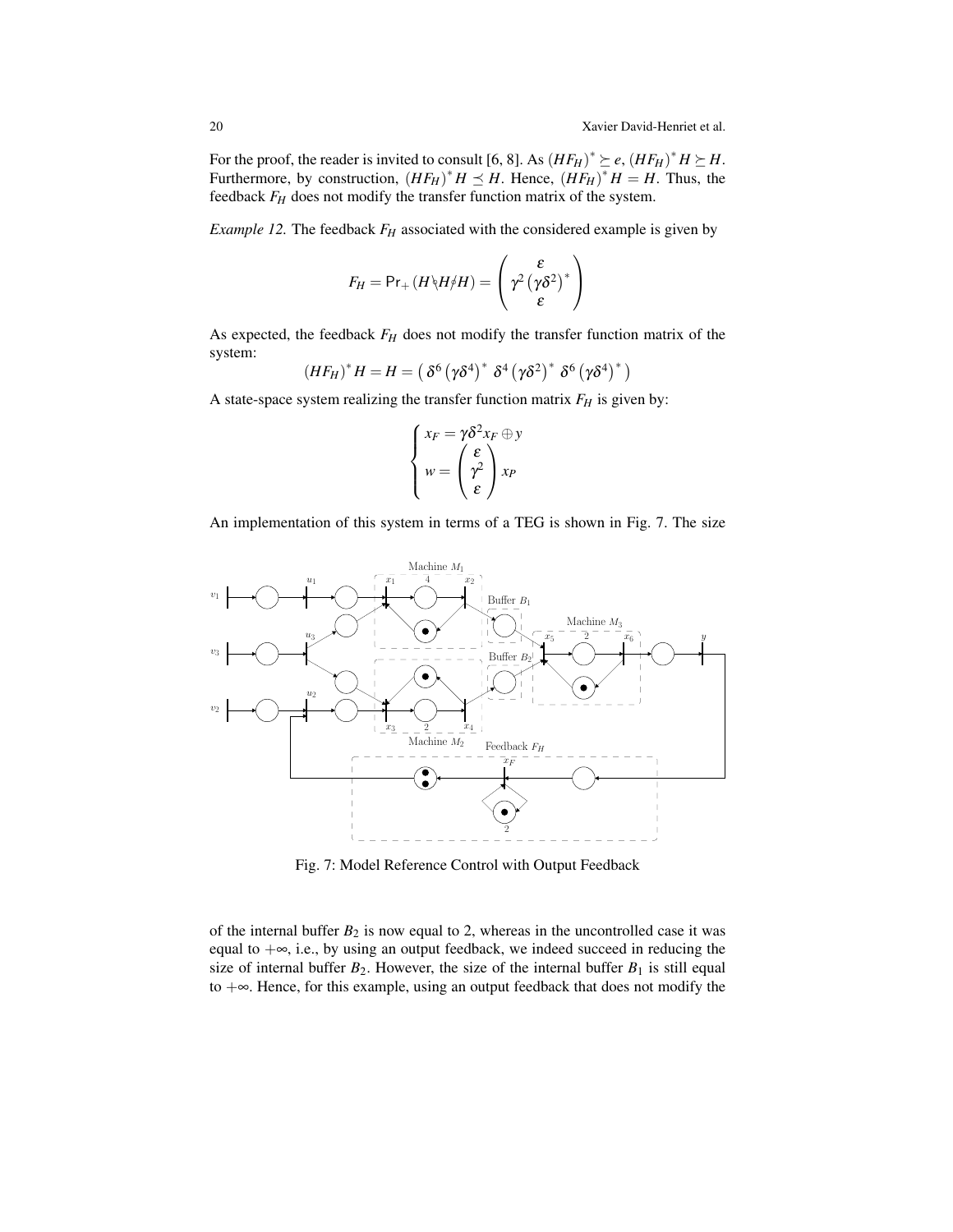system transfer function matrix will not allow to upper-bound all internal buffers. In other words, the specification of not altering the system transfer function matrix is too strict. For this reason, we will now describe control for a less restrictive control specification.

## *4.2 Preserving the Throughput*

The aim of this approach is to preserve the throughput (*i.e.,* the maximal average production rate) of the system. Clearly, preserving the transfer function matrix, as done in model reference control, implies preserving the throughput. Hence, the latter is less restrictive (in terms of requirements on the rapidity of the system) than the former, and we expect smaller internal buffers, if all events are delayed as much as possible subject to the respective requirement. In general, the optimal control preserving the throughput will slow down the system in the sense of providing a greater transfer function matrix. In the literature, this approach has only been investigated for feedback [15, 16]. As shown in [4], the greatest output feedback preserving the throughput leads to internal buffers of finite size.

*Example 13.* The throughput associated with the considered example amounts to one workpiece every four units of time. The greatest feedback  $F_{\sigma}$  preserving the throughput is

$$
F_{\sigma} = \begin{pmatrix} \gamma^2 \delta^2 (\gamma \delta^4)^* \\ \gamma (\gamma \delta^4)^* \\ \gamma^2 \delta^2 (\gamma \delta^4)^* \end{pmatrix}
$$

The resulting closed-loop transfer function matrix is

$$
\left(HF_{\sigma}\right)^{*}H=\left(\,\delta^{6}\left(\gamma\delta^{4}\right)^{*}\,\delta^{4}\left(\gamma\delta^{4}\right)^{*}\,\delta^{6}\left(\gamma\delta^{4}\right)^{*}\right)
$$

while the open-loop transfer function matrix is

$$
H=\left(\,\delta^6\left(\gamma\delta^4\right)^{*} \,\delta^4\left(\gamma\delta^2\right)^{*} \,\delta^6\left(\gamma\delta^4\right)^{*}\right)
$$

Hence, the transfer function matrix of the controlled system is strictly greater than the one of the uncontrolled one, *i.e.,* the controlled system is slower than the uncontrolled one. However, as expected, the throughput of the controlled system and of the uncontrolled system are both equal to one workpiece every four units of time.

A state-space system realizing the transfer function matrix  $F_{\sigma}$  is given by:

$$
\begin{cases}\nx_F = \gamma \delta^4 x_F \oplus y \\
w = \begin{pmatrix} \gamma^2 \delta^2 \\
\gamma \\
\gamma^2 \delta^2 \end{pmatrix} x_P\n\end{cases}
$$

An implementation of this system in terms of a TEG is shown in Fig. 8. The size of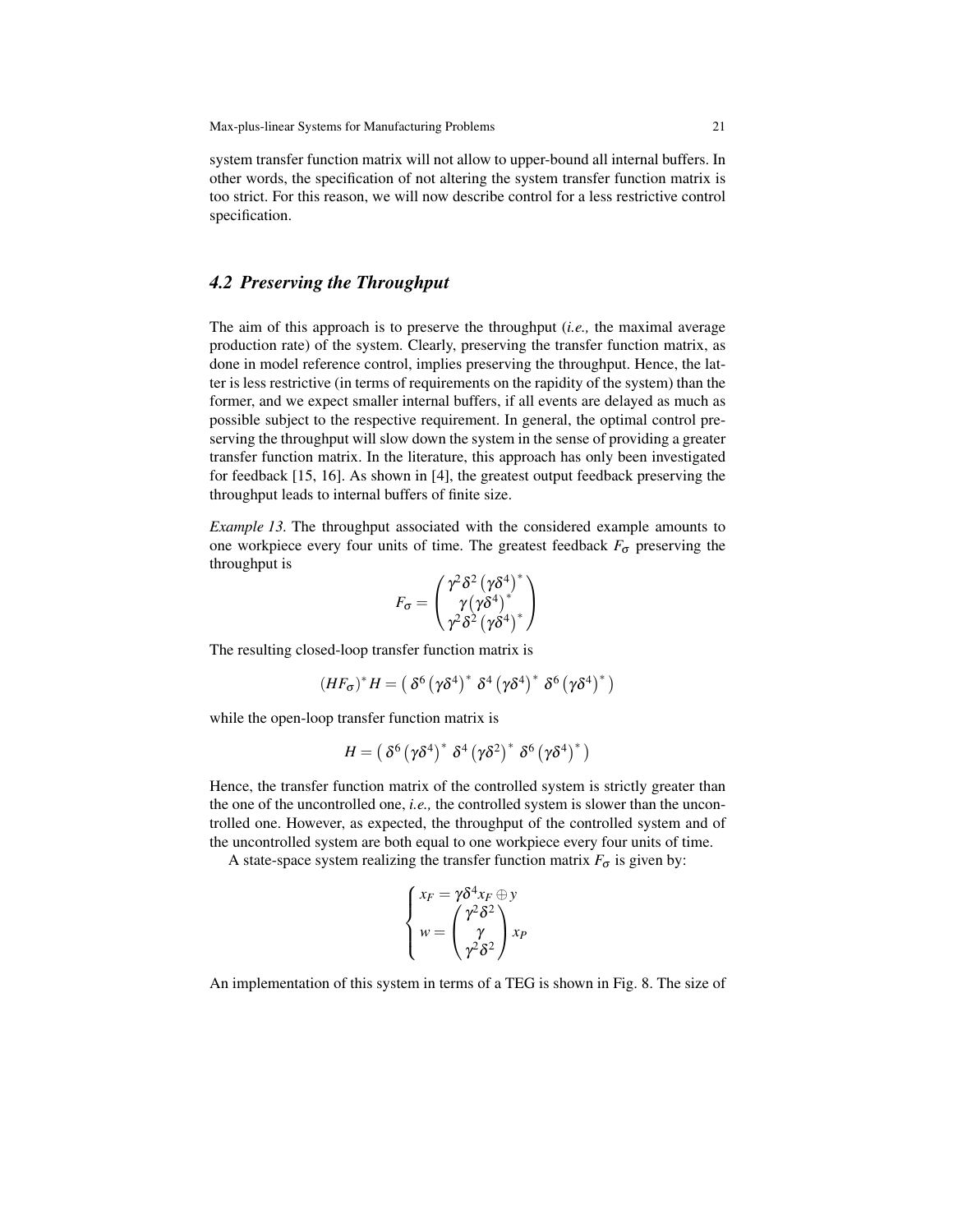

Fig. 8: Output Feedback Preserving the Throughput

internal buffer  $B_1$  is equal to two, and the size of the buffer  $B_2$  is equal to one. Hence, by appropriately slowing down the system, the suggested feedback has indeed succeeded in strongly reducing internal buffers  $B_1$  and  $B_2$  (in the uncontrolled case, the sizes of internal buffers  $B_1$  and  $B_2$  are both equal to  $+\infty$ ). A behavior affected by the suggested feedback is provided by the input

$$
v_1 = v_3 = e \oplus \gamma^5 \delta^{+\infty}
$$
 and  $v_2 = \delta^{20} \oplus \gamma^5 \delta^{+\infty}$ 

This corresponds to an order of five workpieces and an arrival of five workpieces of type 1 at time  $t = 0$ , and an arrival of five workpieces of type 2 at time  $t = 20$ . In the uncontrolled system, workpieces of type 5 are delivered at time 24, 26, 28, 30, and 32. With feedback  $F_{\sigma}$ , workpieces of type 5 are delivered at time 24, 28, 32, 36, and 40. Hence, the feedback  $F_{\sigma}$  slowed down the system

## 5 Conclusion

In this chapter, we have explained how to use  $(max,+)$ -linear systems to model manufacturing problems characterized by synchronizations (*i.e.,* conditions of the form: for all  $k \geq l$ , occurrence k of event  $e_2$  is at least  $\tau$  units of time after occurrence  $k - l$  of event  $e_1$ ). Furthermore, we have also presented some methods to address the trade-off between rapidity of the system and sizes of internal buffers. In particular, we have discussed two techniques preserving the transfer function matrix (*i.e.,* the input-output behavior) and preserving the throughput (*i.e.,* the maximal average production rate). Many other techniques have been investigated, *e.g.,* pre-